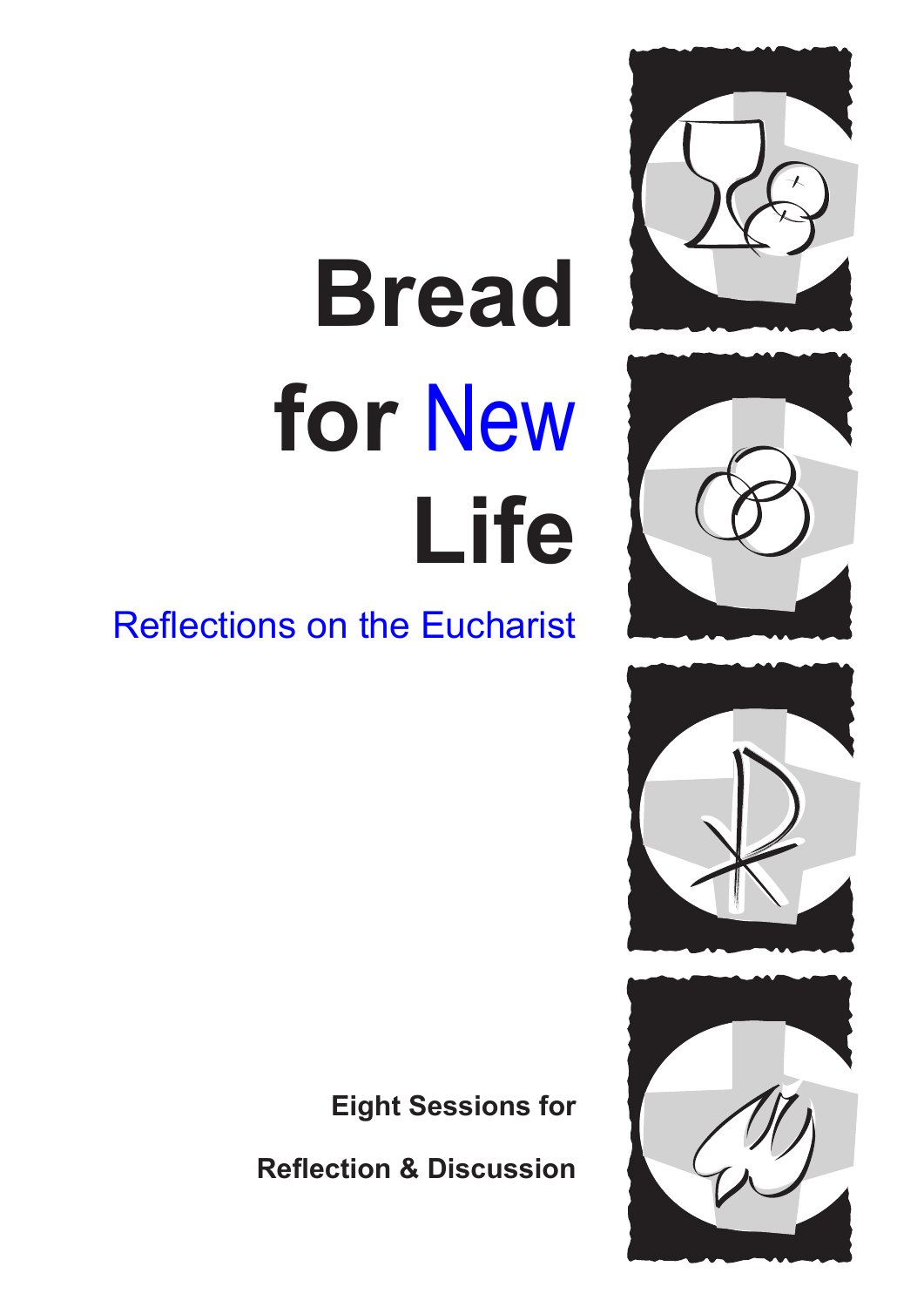

# Acknowledgements

The discussion program *Bread For New Life: Reflections on the Eucharist* was written for the Diocese of Wollongong as part of preparations for its Eucharistic Congress in the Year of Jubilee 2000.

Reprinted in 2004 for the Year of the Eucharist.

Written by Teresa Pirola, The Story Source, with the assistance of Fr Graham Schmitzer and the Diocesan Jubilee Committee (Wollongong).

Copyright: The Story Source, 1999.

Graphics by Francine Pirola, The Story Source.

All scripture passages appear as part of passages quoted from the text *Jesus Christ, Only Saviour of the World, Bread for New Life*, the document produced by the Vicariate of Rome for the International Eucharistic Congress 2000 and offered to local churches as a focus for reflection. Quotations from this text are referred to throughout the program as '*Bread for New Life*'.

Quotes from the English translation of the Catechism of the Catholic Church for Australia (c) 1994 ST PAULS, Strathfield, Australia/Liberia Editrice Vaticana. Used with permission.

Stories are from *Real People - the Gospel in Everyday Life*, a publication of The Story Source, some which have also appeared in *Stories from the Prophet Next Door* (David Lovell/Aurora Books, 1998).

Suggested hymns are from *The Living Parish Hymn Book* (Liturgical Press Australia, 1998) and *Gather Australia*  (NLMC and GIA, 1995).



A publication of:

**The Story Source** PO Box 1106 Maroubra NSW 2035 storysource@ozemail.com.au

Copyright: The Story Source, 1999.

Reprinted as reproducible master sheets, December 2004.

Nihil Obstat: Rev G. Kelly, STL, STD Imprimatur: Most Rev Peter Ingham, DD Date: 1st December, 1999

The Nihil Obstat and Imprimatur are a declaration that a book or pamphlet is considered to be free from doctrinal or moral error. It is not necessarily implied that those who have granted them agree with the contents, opinions or statements expressed therein.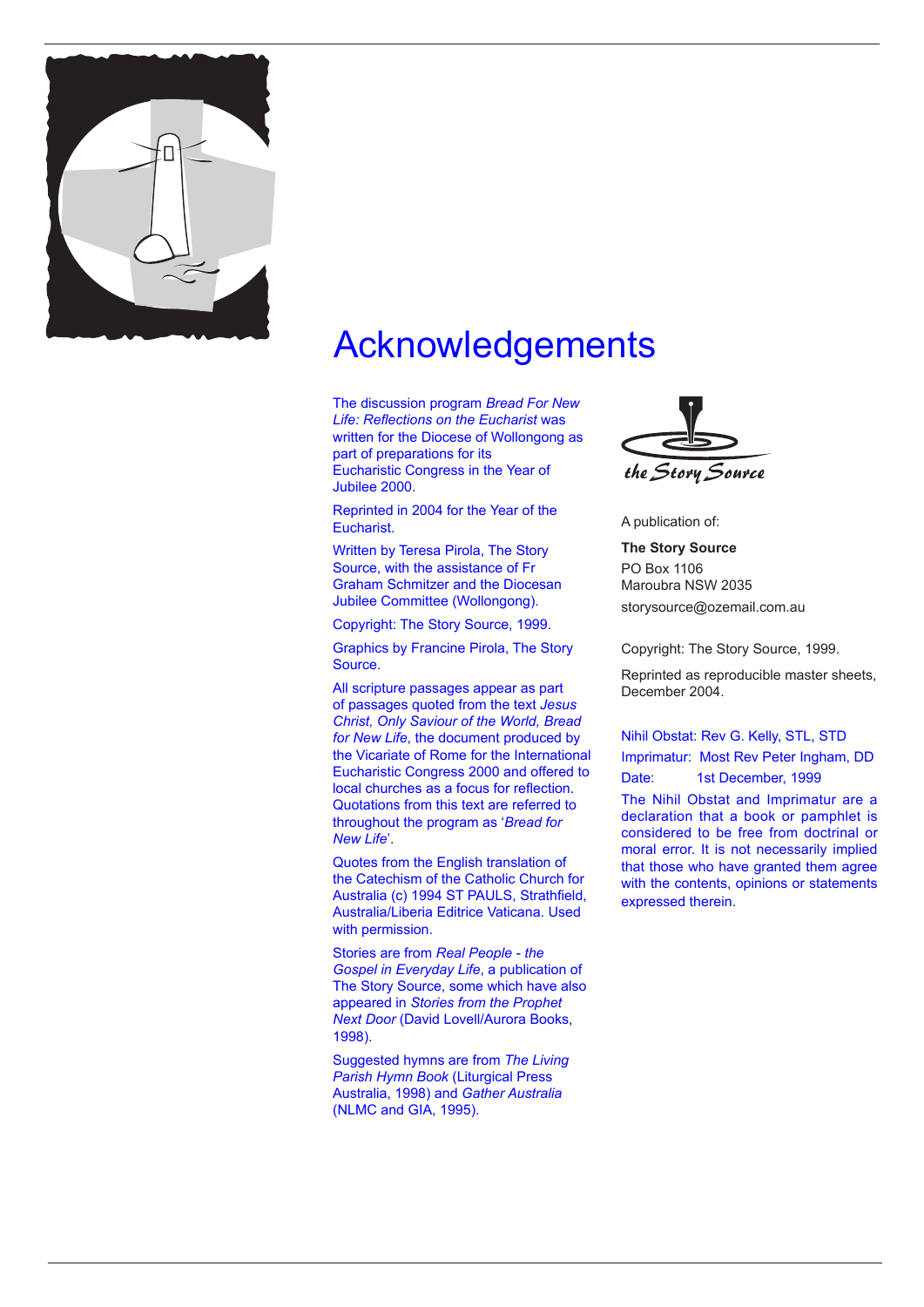

# **Contents**

**We are a Eucharistic people**: introductory notes

- **1. Gift of love**: that I may live within you
- **2. Gift of self-giving**: on the night he was betrayed...
- **3. Gift of unity**: one bread, one body
- **4. Gift of new life**: our hunger satisfied
- **5. Gift of presence**: faith leads to adoration
- **6. Gift and responsibility**: Lord, I am not worthy
- **7. Gift with a mission**: bread for the world
- **8. Gift of promise**: bread of eternal life

**Postcript**: for further consideration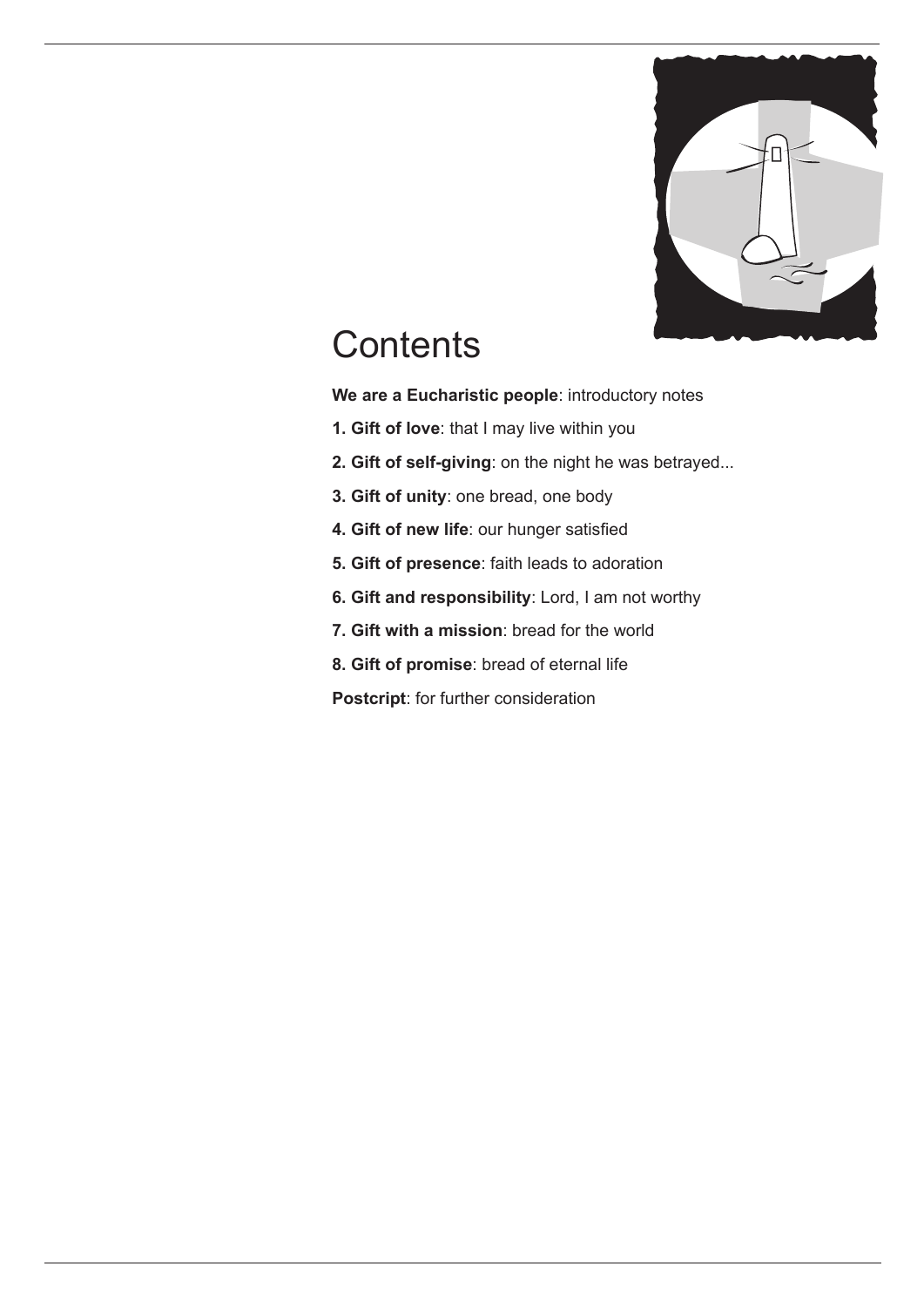



Mary leads us to the Eucharist.

Our tradition tells us that God-madeflesh appeared in human history through the trusting assent of a woman, was sheltered and nurtured in her body, was pondered and depthed in her questioning heart, was held - bloodied and broken - in her arms, and loved anew in resurrection and glory.

At every turn, the intimacy of God's relationship with human persons, to which the Sacrament of the Eucharist points, is prophetically embodied in the life of Mary.

May every generation call her blessed!

# **Eucharistic people**

### Introductory notes

#### ABOUT THIS PROGRAM

The themes chosen for reflection in this program are based on the Roman document underpinning the International Congress held in Rome for the Jubilee Year, 18-25 June 2000: *Jesus Christ, the only Saviour of the World, Bread for New Life.* Quotes from this document appear throughout this program, referred to as*'Bread for New Life'*.

Although this discussion program is not based on the readings of the liturgical year, scripture readings thread their way through the text, giving it a scriptural context.

#### OVERVIEW OF THEMES

**Session 1** takes up the theme of the Incarnation as God's gift of love for the world. The Eucharist is a sacrament of intimacy; God's way of being 'with' us and 'in' us.

**Session 2** explores the Eucharist as the sacramental ritual through which the mystery of Christ's death and resurrection is made present. The Lord's command to 'do this in memory of me' is not a legalistic prescription but an invitation to enter more deeply into a relationship with Christ and his people. The Eucharist is spoken of in terms of sacrifice, thanksgiving, memorial and presence.

**Session 3** looks at the Eucharist in terms of the community of faith. The same Spirit that transforms the bread and wine into the Body of Christ transforms the community gathered into Christ's body. Ecumenism and Sunday as a holy day are discussed.

**Session 4** describes the Eucharist as fulfilling the deepest hunger of the human heart and showing us the way to new life. The Eucharist calls for active concern for the burdens of others. Issues of mission and justice are raised.

**Session 5** highlights the theme of 'presence'. Contemplation of the Eucharist leads us to deeper awareness of the presence of Christ in every facet of life. Eucharistic prayer traditions are revisited.

**Session 6** shows the Eucharist to be a gift which comes with a responsibility. The sacrament of unity is to be approached with a sense of humility, with an awareness of our brokenness and our need for repentance and reconciliation.

**Session 7** has a missionary focus. The Eucharist commissions us to take the Good News to the whole world, beginning with evangelisation and mission in our own backyard.

**Session 8** explores the Eucharist as the 'eternal banquet', the sign of promise that one day we will live with Christ forever. The communion of saints and the virtue of hope feature strongly. Care for the earth is touched upon in discussing the renewal of creation in Christ.

**Marian theme.** In closing each session, we pray with Mary, the first among us to welcome the Word-made-flesh and to live in glory with the eternal Word.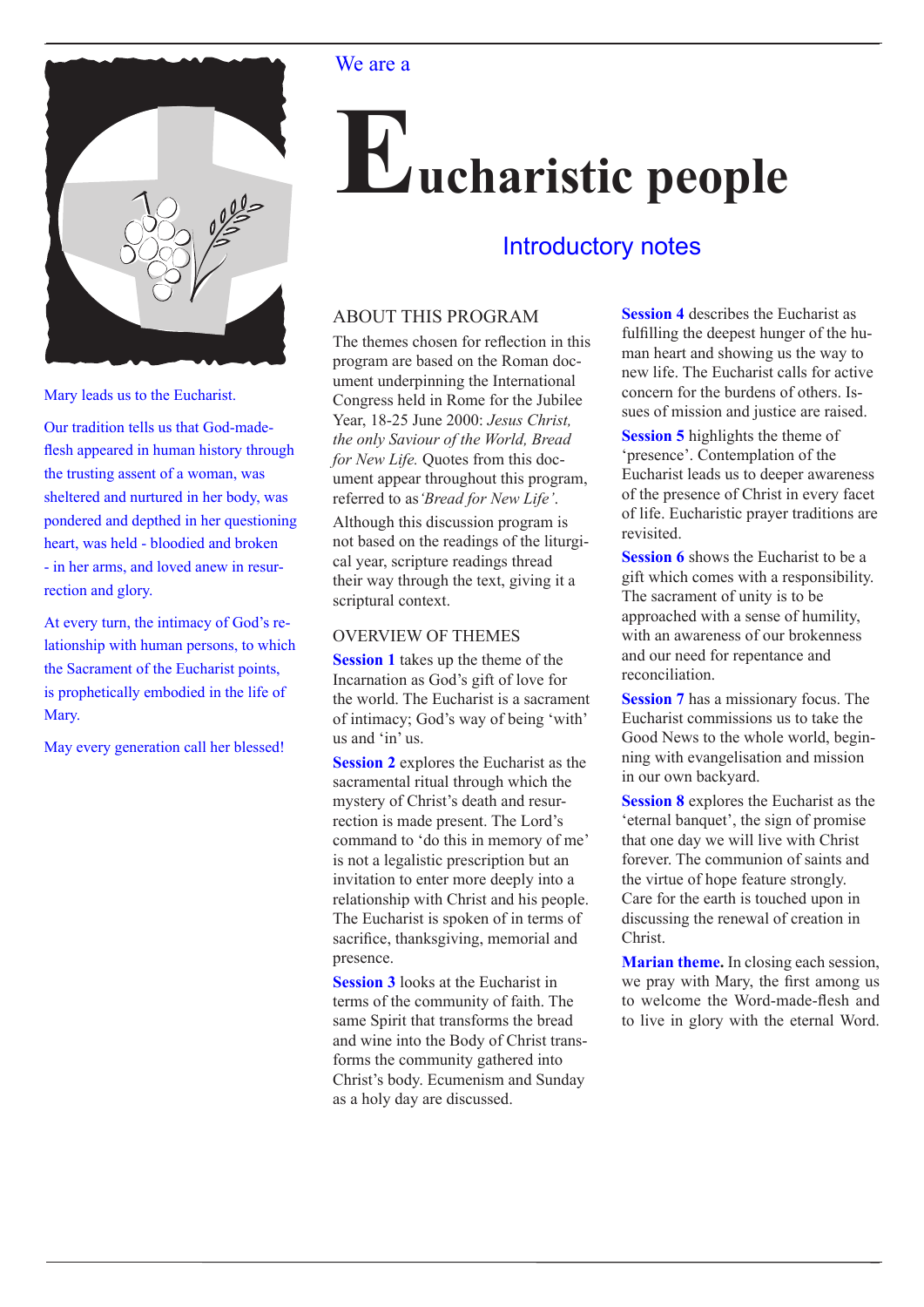#### FORMAT

#### **The Church gathers**

#### **Theme**

We begin each session with the leader welcoming people and introducing the theme.

#### **Symbols**

Symbols, placed in the middle of the group, provide a visual focus for the session's theme. Note that some symbols are provided by the participants themselves; leaders, be sure to remind people ahead of time to bring their symbolic contribution to the session.

#### **Sharing question**

We get in touch with our identity as the body of Christ by sharing something of our personal faith journey as Catholics. Naturally, if there are people of other traditions present they would share an equivalent memory from their faith journey.

#### **Opening prayer**

We pray together, conscious that we gather in the name of the Lord.

#### **Reading**

We read a segment from the document *Jesus Christ, the only Saviour of the World, Bread for New Life.*

#### **Reflection**

The reflection is punctuated by a number of questions. These questions are for private consideration (there is opportunity to share them later in the session if desired). It is important that the reader pauses at the questions, allowing people to gather their thoughts, before continuing to read.

Likewise, scripture readings are suggested for further meditation.

#### **Living the gift**

A story from daily life sheds further light on the theme. This section is read, aloud or privately.

#### **Sharing and discussion**

Questions are included as a starting point for sharing and discussion.

Sharing and discussion demand deep respect for persons and a sense of reverence for one another as members of Christ's body. Spirited discussion is fine, but don't get 'stuck' on issues. Remember: behind every 'issue' is a person's heart, a unique history and personal faith journey. The goal is not to solve theological problems but to experience Jesus in our midst.

#### **A eucharistic spirit at home**

This section can be discussed in the group or treated as a 'take-home' reflection. It draws attention to the fact that the home is the 'domestic church', the basic cell of Christian life. The ideas here are not just for parents with young children - we are all part of a family and family-like communities.

#### **Into the week ahead**

Further ideas are offered for continued reflection during the week.

#### **Praying as one**

Before praying together, allow a few moments of prayerful recollection.

Conclude the session by drawing on one of the beautiful prayers from our Catholic ancestry; or choose a prayer which expresses something of your history as a local faith community.

You may like to incorporate music into each session. Choose music that reflects the age, culture and tastes of your group. Even some secular love songs can be used to express our relationship with God. Ideas are included at the end of each session.



#### **Checklist for group leaders**

- Take your leadership role seriously - this is a gathering of the body of Christ.
- Greet people with warmth and reverence. Pray for them during the week.
- Familiarise yourself with the whole program.
- Read ahead in preparation for each session.
- Prepare: the room, symbols, bible, refreshments, music.
- You may wish to delegate tasks and appoint readers.
- Remember not to rush the readings, allow time for meditative pauses.
- Use this program as a tool. Adapt as necessary to the nature of your group.
- Enjoy!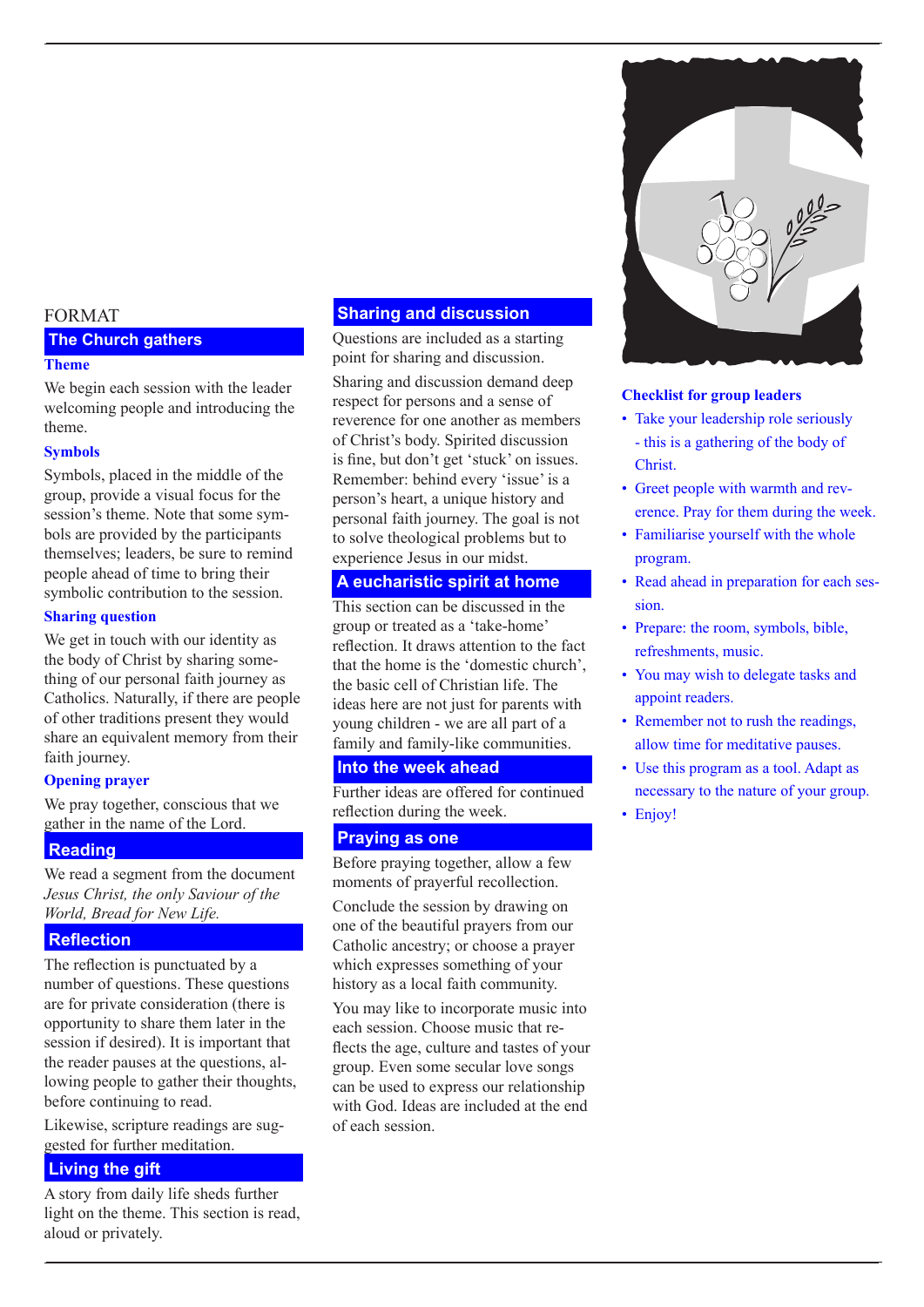

*Eating the Body of Christ brings with it the audacity of divine love and the scandal of heavenly wisdom, just like Christ's Incarnation: 'I am the living bread which has come down from heaven. Anyone who eats this bread will live for ever; and the bread that I shall give is my flesh, for the life of the world. He who eats my flesh and drinks my blood lives in me and I live in him' (Jn 6:51,56)*

Bread for New Life, 9

# **Gift of love**

### That I may live within you

#### **The church gathers**

#### **Theme**

The Eucharist is a gift of intimacy; it is God's way of loving us, enlivening us, transforming us as one body of Christ.

#### **Symbol**

Image or statue of Mary and the Christchild: symbol of the Word-made-flesh.

#### **Sharing question**

Describe one of your earliest Catholic memories.

#### **Opening prayer**

Lord, thank you for this opportunity to grow in faith. We ask you to be with us, and all similar groups who are meeting at this time, as we reflect on our relationship with you. Give us new eyes to see ourselves, not just as 'people' but as *a Eucharistic people* gathered in your name. Amen.

#### **Reading**

Communion with the bread of life and the chalice of salvation revives the awareness that

'God is love. God's love for us was revealed when God sent into the world his only Son so that we could have life through him; this is the love I mean: not our love for God, but God's love for us when he sent his Son to be the sacrifice that takes our sins away. We ourselves say and we testify that the Father sent his Son as saviour of the world' (1 Jn 4:8-10,14).

*Bread for New Life*, 12

#### **Reflection**

This program is about the Eucharist: that mystery of faith at the heart of Christianity which has been described as 'the source and summit of the Christian life'.

Pause for a moment to consider: What does the Eucharist mean to me? What thoughts or questions about the Eucharist do I bring to this group?

Many people view the Eucharist as a Sunday ritual, and indeed it is. But it is more than that. It is the celebration of a way of life.

We are a Eucharistic people. Every time we enter into the celebration of the Eucharist we are entering into a profound prayer of *thanksgiving* which celebrates all that God has done for us, all that God calls us to be, and all that we stand for as a community of faith. We are declaring our belief that 2000 years ago, in the womb of a Jewish girl, God took human flesh and entered the world in the person of Jesus.

Why would God do this? Fundamentally, out of love. To love someone is to want to truly know that person, to be one with that person, to get 'inside' that person's experience of life and let him/her know that you understand, that he is not alone, that you are with her.

This is what God did for us in the Incarnation. The Word took flesh so as to be one with humanity; to show us that we are not alone, that God is intimately 'inside' us, with us, present to us in all life's joys and heartaches.

St John described this gift in very tangible terms: as something which we have heard, seen, watched, touched.

#### Read 1 Jn 1:1-14 and reflect for a few moments on the gift of redemption.

From the mundane events of life, to the darkest hour of Calvary, to the joy of resurrection Jesus has shown us that there is no part of our human experience that cannot be touched, blessed, healed and transformed by the Divine Love.

Pause to consider: Do I think of my humanity as blessed by God?

Do I think of God as being close to me in my joys, anxieties and struggles or does God seem far away in some distant heaven?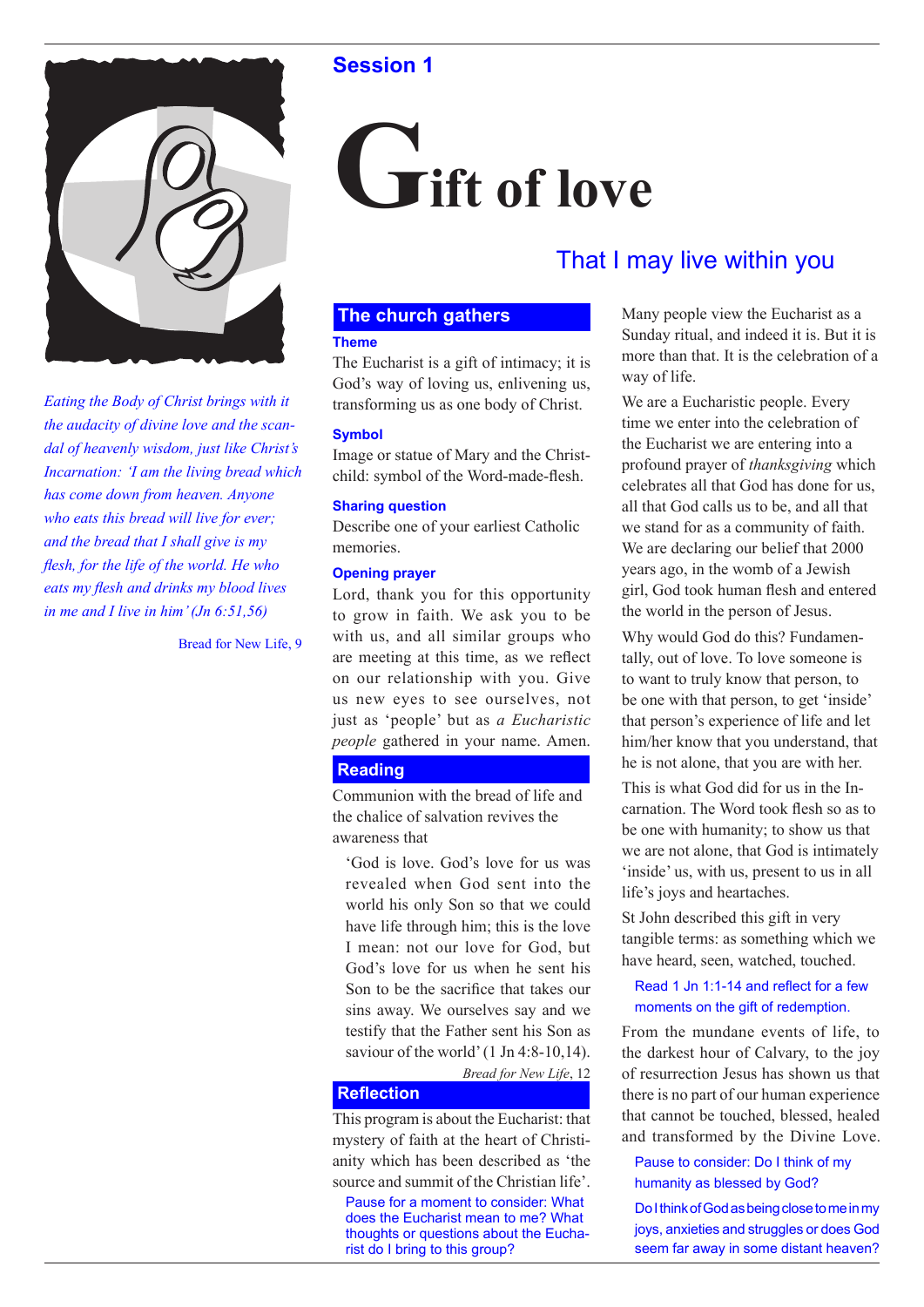Fundamentally, the Eucharist is about intimacy, about knowing God at the very core of our beings. This can be unnerving. Perhaps we are not comfortable with being known that well - by anyone let alone our Creator! Yet that is precisely the invitation of the Eucharist. In the Eucharist Christ gives himself to us as spiritual food so that we might become one with him and live always in his Spirit.

#### How conscious am I of God's love:

i) in life's special moments? ii) in the ordinary day-to-day?

The Eucharistic celebration is a sacramental action; we experience the power of Christ's life, death and resurrection not just as an historical memory but as something dynamic, active, alive and enfleshed in the 'now'. The Eucharist speaks to our past, our present and our future. When we remember and celebrate those events of long ago, we are in fact affirming a mystery of faith that takes hold of our present, which pervades history and transcends time and space. The whole of our

#### **Living the gift**

*Two year old Luke and I often play a little game. I ask how much he loves me and he stretches out his arms and says 'This much!'*

lives is taken up in the love-life of God.

 *We were at church while on holidays and Luke noticed the crucifix over the altar which was a very prominent piece of modern art. 'Look!' he cried. 'Jesus is saying "This much!"' and he stretched out his arms. I laughed at his cuteness, glad that he recognised the figure to be Jesus. Then, with a lump in my throat, I said, 'Yes, Luke, that is what Jesus is saying. He loves us that much.'* (Rachel)

#### **Sharing and discussion**

- Share a thought or question arising from your reflections.
- 'God loves us' can sound a bit cliche at times. Share an experience when these words really came alive. Through whom or what did you experience God's love so intensely?
- In the Incarnate Word, God has spoken to humanity. In what way has God 'spoken' in your life? Share an experience or insight of faith which is precious to you.
- Our sense of gathering at the Eucharistic table begins with our experience of gathering for family meals. What has been your experience of family meals?

#### **Into the week ahead**

As preparation for the Eucharist this Sunday, attune yourself to God's messages of love - perhaps in the hug of a child, the laughter of friends, a shared moment of intimacy, prayer or the beauty of nature.

#### **Praying as one**

Response: *Lord, may we know your love.*

For a deeper awareness that God is near us, within us. R.

For the eyes to see God's presence in one another. R.

For those who feel unloved; may we be Jesus to them.

For our special intentions... R.

Loving God, just as Mary carried the Christ-child, through the power of your Spirit may we bear your gift of salvation to the world. Amen.

Close by saying or singing together the *Hail Mary.*



*The word 'eucharist' means 'thanksgiving'* A eucharistic spirit in the home

#### **Grace before meals**

Catholics have a tradition of praying 'grace' before a family or household meal.

This is an important opportunity to stop and remember the blessings we receive from God, especially our food, the gift of one another and the faith we share. We also remember those who hunger for food, love and spiritual hope.

Make grace before meals part of your family or household routine. If it is already part of your practice, consider how you might bring fresh vitality to your experience of this prayer.



*Nourishment is absolutely necessary for life and eating together is a sign of familiarity. In the Eucharist, the Lord Jesus not only makes us his table companions but he gives himself to us as spiritual food so that we will live in him: 'Our partaking of Christ's body and blood only aims at transforming us into what we are receiving, at making us take on in everything, in body and spirit, the one in whom we have died, been buried and risen again.'* (*St Leo the Great*, Discourses, *12*)

Bread for New Life, 9

#### **Music and song**

Traditional: *Adoro Te / Humbly We Adore Thee* Contemporary: *Come As You Are* (Deidre Brown) Classical: *Jesu, Joy of Man's Desirin*g (JS Bach) Secular: *Beautiful in my Eyes* (Joshua Kadison)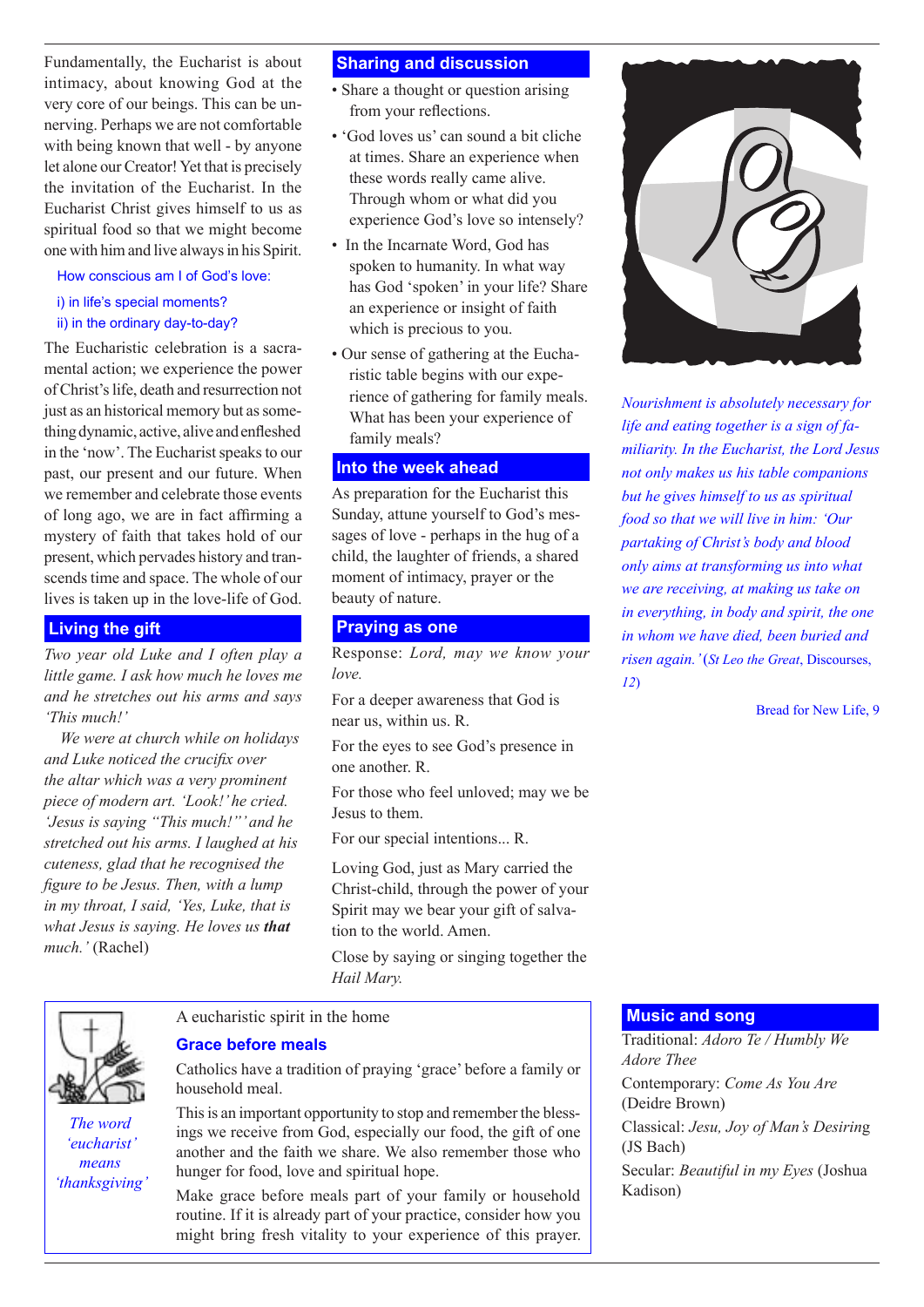

*(In the Eucharist) the sacrifice of the Cross is not repeated, just as Jesus' historical events are not repeated, but these mysteries of the Lord's life are made present in the sacramental action: 'Father, we celebrate the memory of Christ, your Son. We, your people and your ministers, recall his passion, his resurrection from the dead and his ascension into glory; and from the many gifts you have given us, we offer to you, God of glory and majesty, this holy and perfect sacrifice: the bread of life and the cup of eternal salvation' (Roman Missal, Eucharistic Prayer 1).*

Bread for New Life, 5

# G**ift of self-giving**

### On the night he was betrayed...

#### **The church gathers**

#### **Theme**

The Eucharistic celebration is the sacramental action through which the mystery of Christ's death and resurrection is made present.

#### **Symbol**

A crusty bread roll and a glass of wine.

#### **Opening question**

Describe one of your most memorable experiences of the Eucharist.

#### **Opening prayer**

Lord, thank you for bringing us together as your church. May we truly experience you in one another's presence. May we continue to grow in understanding of what it means to be a Eucharistic people. Amen.

#### **Reading**

'I am the living bread which has come down from heaven...'

Jesus' mysterious words became meaningful for his disciples when they were sitting at table with him on the eve of his Passion and

'he took some bread, and thanked God for it and broke it, and he said, 'This is my body which is for you; do this as a memorial of me'. In the same way he took the cup after supper, and said, 'This cup is the new covenant in my blood. Whenever you drink it, do this as a memorial of me' (1 Cor 11: 23-25).

*Bread for New Life*, 9

#### **Reflection**

Our tradition speaks of the first Eucharist as the Last Supper - the final meal Jesus shared with his disciples before his death on the cross. Essentially this meal was a commemoration of the Jewish Passover, the memorial of the Exodus event which Jesus and his disciples were celebrating as their Jewish tradition required. It was a meal shared under great emotional pressure. Jesus' enemies were closing in, his life and mission were threatened, the future uncertain. This was the context in which the first Eucharist took place: a Jewish feast of liberation; a young man sharing precious moments with his loved ones before going to his death; a gathering which summed up a lifetime of dedication to the will of God and love for his people, Israel.

#### How do you picture the scene of the Last Supper? Take a few moments to imagine the scene, the faces, the atmosphere of the room as Jesus says, 'Take this and eat...'

After the Resurrection and the events of Pentecost, the Last Supper came to have profound significance for the early Christians. They took the Lord's command to 'do this in memory of me' very seriously. As they grew in understanding of what it meant to live in the spirit of Christ, the ritual 'breaking of the bread' became central to their way of life. As they drank from the 'cup of salvation' they recognised themselves to be the New Israel, the people of the new covenant.

#### Pause here to read about the early Christians in Acts 2:42-47.

Today too the Church gathers each Sunday, in the Lord's name, to be nourished by his body and blood.

We do so because we recognise that we are the descendents in faith of those earliest Christians; we too are people of the new covenant.

We do so because we recognise that, in loving his people to the very end, Jesus was also sacrificing his life for us.

We do so because on the night before he went to his death, *Jesus asked this of us*. How contradictory it would be to call ourselves Christians and then to neglect his words: 'Do this in memory of me.'

Do I sense the deep connection between what Jesus did 'then' and his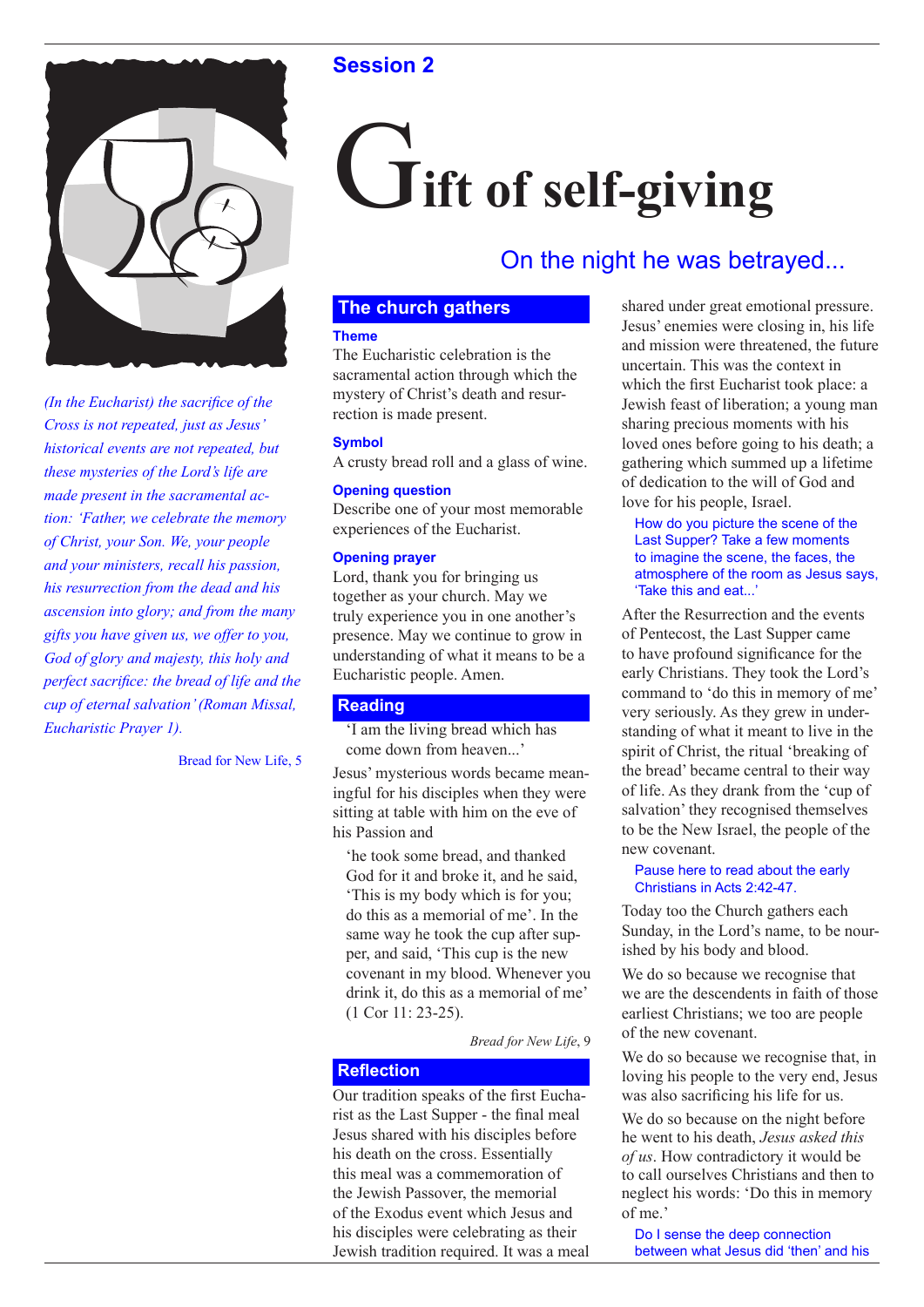#### love for me 'now'?

#### Do I see myself as standing on the shoulders of my Jewish and Christian ancestors in faith?

As a Church we speak of the sacrament of the Eucharist in terms of:

*Thanksgiving:* In the Eucharist the Church gives praise to the Father for all that he has done for us: creating us, redeeming us and calling us to share in the divine life.

*Memorial:*We remember Christ's sacrifice, not just as the recollection of past events, but as an experience of the power of his death and resurrection touching us *now*, in the present.

*Presence*: The same Christ who died and rose again is present today in his Church: in his word, in his people, in the sacraments, and, in a unique way, in the Eucharistic bread and wine. This presence is brought about by the power of the Holy Spirit. When we call upon the Spirit to transform the bread and wine, we are also praying for our own transformation as the body of Christ.

#### **Living the gift**

The sacrament of marriage offers insight into the Eucharist. The significance of the Eucharist as a ritual within the Christian way of life has been compared to the significance of the sexual act within the life of the married couple. Both actions symbolise, celebrate and deepen a life of loving union. Both refer to a relationship which is bonding and lifegiving. One married woman put it this way:

*When my husband comes to me in our love-making, I am conscious of something very sacred happening. It is as if he is saying:* Take, this is my body, given for you. *Sexual intercourse is the sacred 'rite' through which we renew and regenerate the love bond between us.*

If the whole marital relationship is not nurtured, sex can be experienced as just an activity, a 'going through the motions'. Likewise, if the Christian way of life is not properly nurtured, the Eucharist can be experienced as simply 'going through the motions'.

#### **Sharing and discussion**

- Share a thought or question arising from your reflections.
- What important part of your life sometimes feels like an empty ritual? (e.g. Are family meals just a 'feed' instead of a sharing of life?)
- How might you bring a vitality and freshness to your everyday rituals? (See box below on 'Family rituals'.)
- Do I experience the Eucharist as a tedious routine or an act of love? Discuss practical ways we can help one another to experience the Eucharist as an act of love.

#### **Into the week ahead**

At Mass this Sunday, listen intently to the words of the Eucharistic Prayer. Really *pray it* in the depths of your heart.

#### **Praying as one**

Response: *Lord, you gave your life for us.*

For the grace to place our sufferings and failings on the cross of Jesus Christ. R.

For deeper trust in the power of Christ's resurrection. R.

That we will be faithful to Christ's command, 'Do this in memory of me.' R.

For our special intentions... R.

Lord, hear our prayers. In the footsteps of Mary, may we walk with you in trust and faith. Amen.

Close by praying the *Our Father.*



*We know in fact that the command, 'Do this in memory of me', is closely connected with the new commandment which was also given by Jesus to his disciples when he was at table with them: 'If I, then, the Lord and Master, have washed your feet, you should wash each other's feet. I have given you an example so that you may copy what I have done to you' (Jn 13:14-15).*

Bread for New Life, 7

*Eucharist is about belonging.* A eucharistic spirit in the home

#### **Family rituals**

Family rituals are simple human acts which point to a deeper truth: the sharing of life and faith in the home. Family rituals are a way of passing on our faith. They also help us to understand why the Church has rituals.

What rituals do you have (or could you institute) in your household? e.g. Sunday morning pancakes after Mass. Trace the sign of the cross on your child's head as part of your 'good night' ritual. Pray the rosary on a long car journey. Make Christmas gift hampers for families in material need.

#### **Music and song**

Traditional: *Soul of my Saviour* Contemporary: *Our Supper Invitation*  (Kevin Bates) Instrumental: *'Moonlight' Sonata,* First

Movement (Beethoven)

Secular: *Everything I do, I do it for you* (Bryan Adams)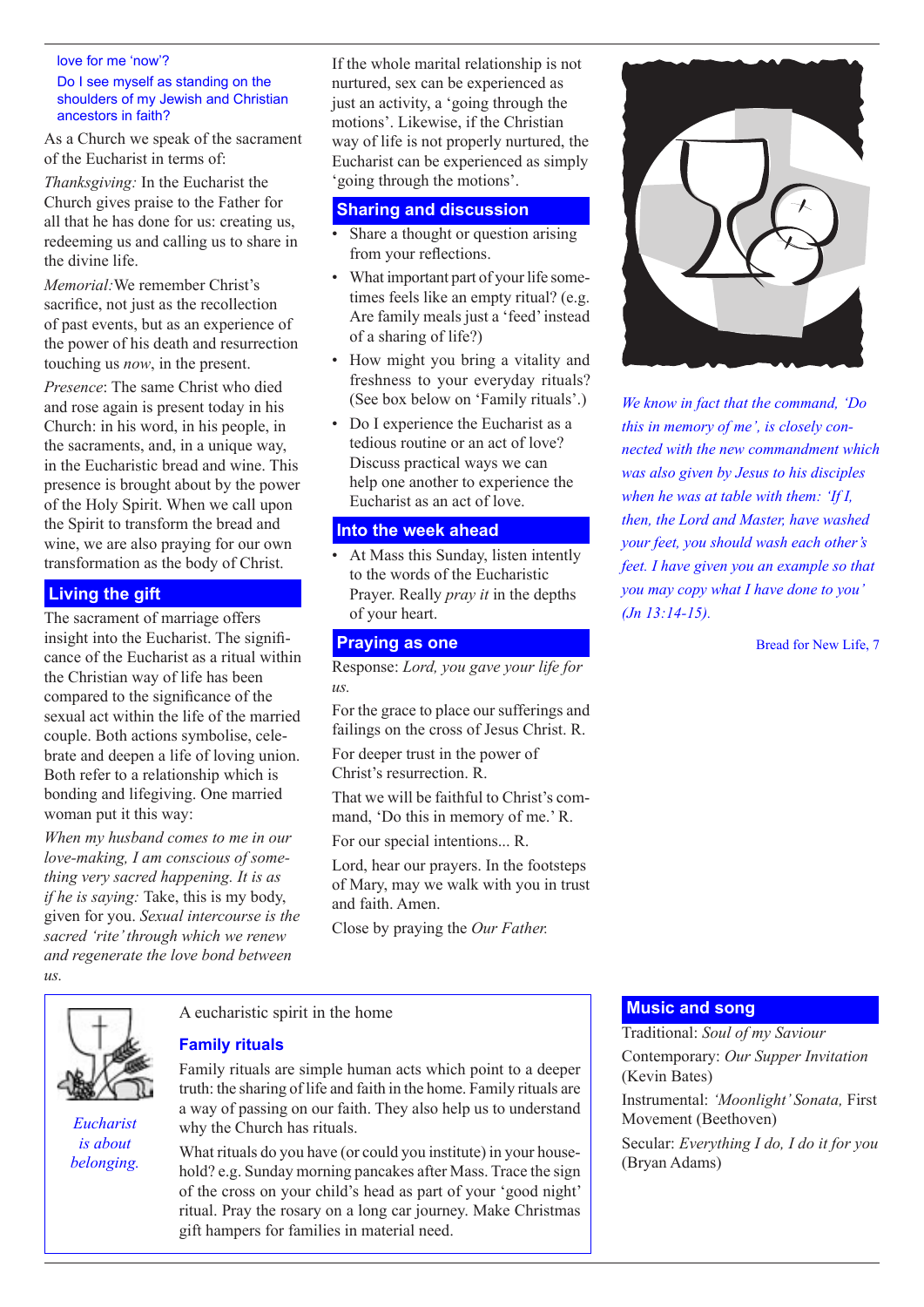

*Obedience to Jesus' words 'Do this in memory of me', is paid as a community. The Eucharist is not a private matter and its ecclesial nature does not allow it to be thought of or experienced as an individual action, even if it involves the individual person. On the contrary, it is always an action of the Church for building up the Church.'*

Bread for New Life, 6

# G**ift of unity**

### **The church gathers**

#### **Theme**

We are the body of Christ. The Eucharist is inseparable from the community of faith.

#### **Symbols**

Everyone is invited to bring to this session a momento of their First Communion Day (e.g. a photo, a certificate, a holy card, rosary beads.)

#### **Sharing question**

What do you remember of your First Communion Day?

#### **Opening prayer**

Lord God, our faith is 'earthed' in your creation. Open our eyes to the wonder of your presence in your people. In your mercy, free us from all barriers which keep us from the unity that you intend for us. Amen.

#### **Reading**

After becoming a part of Christ through Baptism...we recognise one another as children of the same Father around the Eucharistic table:

'The bread we break is a communion with the body of Christ. The fact that there is only one loaf means that, though there are many of us, we form a single body because we all share in this one loaf' (1 Cor 10:16-17). By responding to Jesus' invitation, 'Take this and eat it', the Church is built in the bond of unity.

*Bread for New Life*, 10

#### **Reflection**

Through the Eucharist we are called to personal union with Christ. This union includes the call to be in relationship with the people of the Church.

The Eucharist is never a private matter between 'me and Jesus'. Jesus redeems us as a community and makes us part of his body. The Eucharist is always an action of the Church for the building

### one bread, one body

up of the Church. To treat the Eucharist as a purely private action is a bit like attempting marriage without a spouse - it doesn't make sense. The Eucharist only makes sense in terms of the community of faith, the body of Christ. It is through his body that Jesus calls us to discover how deeply we are loved and how vital is the mission to which we are called.

Do I realise how deeply loved I am by Christ and his Church? In what ways have I yearned to grow closer to Christ and his people?

Each Eucharistic celebration is an opportunity to rediscover our vitality and vocation as the people of the New Covenant, a pilgrim people moving through history with an awareness that God is with us.

By responding to Jesus' invitation to 'Take this and eat it', the Church is led by the Holy Spirit to a deeper unity. This is what we ask the Father in the Eucharistic Prayer (II) of the Mass:

*May all of us who share in the body and blood of Christ be brought together in unity by the Holy Spirit.* Think of someone who has drawn you into a deeper relationship with the people of the Church. How did this person express this invitation?

The unity of the body, however does not mean uniformity of its members. True love makes the loved one more uniquely himself or herself. Likewise, when the Spirit of the risen Christ embraces us in the Eucharist, each member is opened to the discovery of his/her unique gifts. Thus the one bread gives life to the different ministries and charisms in the Church.

What are some of the unique gifts and qualities apparent to me in the church present here in this room? You may wish to pause here to read Ephesians 4:1-16.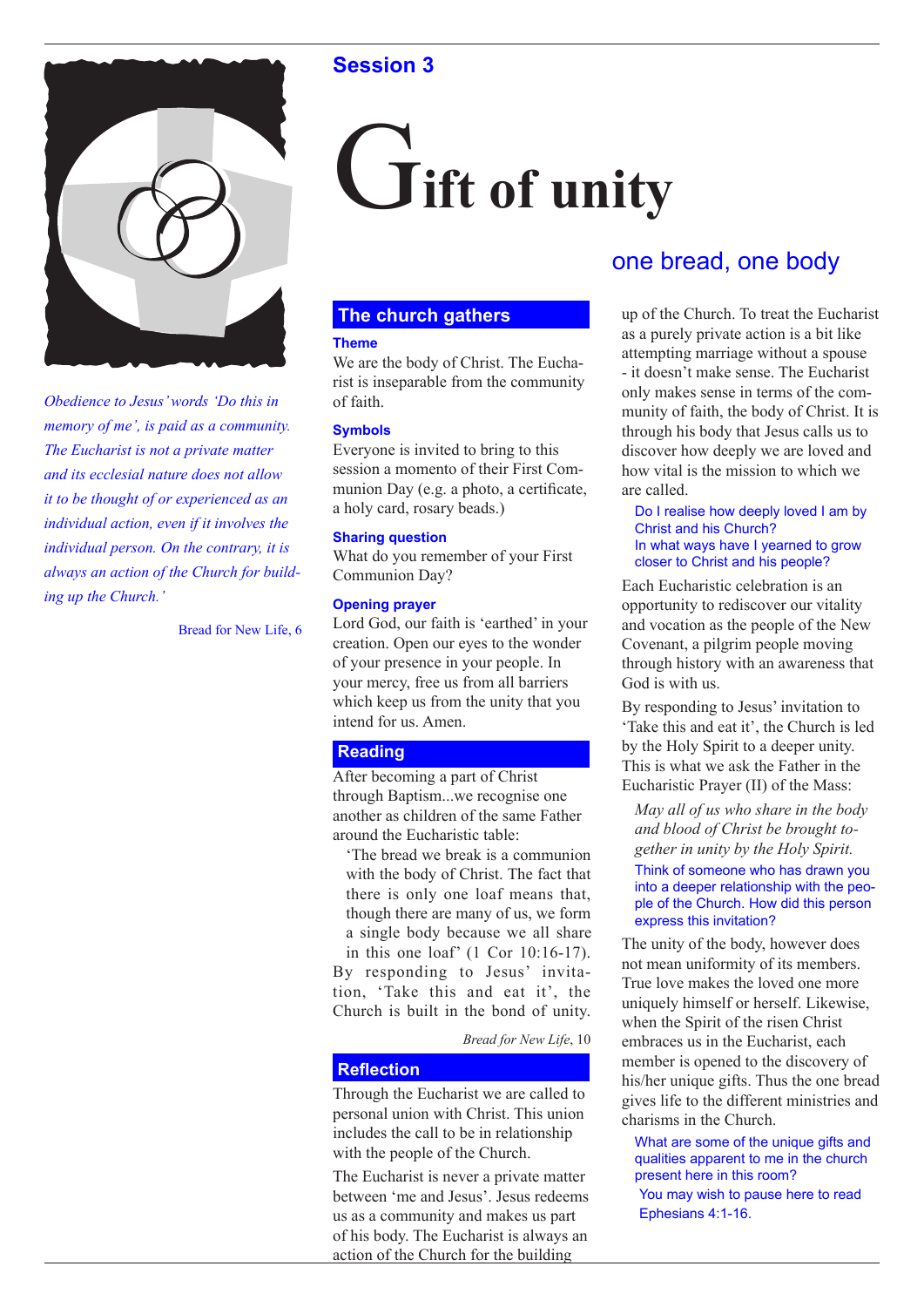The Church is one and holy because of the Spirit that pervades her, but sadly she is divided by the many splits in the Christian community which have occurred over the course of history.

'Although they have received the same baptism, Christians cannot participate at the same table because of the awareness that unity in love requires unity in truth.' (BNL,10)

#### Is there someone with whom I long to share Eucharist?

In the face of such divisions, the Eucharistic celebration is a plea to all the baptised to come together. It is a sign of our common commitment to seeking full communion and the fulfilment of Christ's prayer: *Father, may they all be one* (Jn 17:21).

What can couples in interfaith ('mixed') marriages teach us about unity through their struggles, growth and insights?

#### **Living the gift**

*Going to Mass without my husband can be lonely. Nick is not a Catholic, you see, and usually chooses not to come to Mass. Although we share everything else in our lives, I long to be able to share with him all the treasures of my Catholic faith, especially the Eucharist.* 

 *One thing I have found helpful is to 'take Nick with me' at each Eucharist; not in body but in spirit. At each part of the Mass I mentally preface my prayers by bringing Nick to mind. It helps to take away the isolation and, I believe, is a way of deepening our union in Christ.* (Paula)

#### **Sharing and discussion**

- Share a thought or question arising from your reflections.
- Describe one of the most powerful experiences of unity you have ever had. How did this unity come about?
- Given the diversity of gifts, cultures and personalities in the Church, unity is not easy! Name some of the challenges your local faith community faces as it seeks to live as 'one body' in Christ?
- How can we make: i) our homes ii) the Sunday liturgy in our parishes a more visible and obvious sign of unity?
- What ecumenical initiatives am I aware of in my local area?

#### **Into the week ahead**

When we receive communion, said St Augustine, there is a twofold dimension to our 'Amen':

*Amen*: Yes! I believe this is not just a piece of bread but the body of Christ. *Amen*: Yes! I believe this is not just a bunch of people but the body of Christ. When you next receive the Eucharist, do so with St Augustine's 'double Amen' in mind.

#### **Praying as one**

Response: *Lord, unite your people; make us one.*

For a deeper awareness of the struggles of our people. R

For a willingness to forgive past hurts. R.

For the grace to be less critical and more encouraging of God's people.

For the unity of all Christians. R.

For our special intentions... R.

Loving God, just as your Spirit permeated the humanity of Mary, may your grace pervade all humanity, making us one in Jesus Christ. Amen.

Finish by praying together Jesus' great prayer for the unity of his Church: *Jn 17:20-23.* 



*If, then, you wish to understand the body of Christ, listen to the Apostle as he says to the faithful: 'You are the body of Christ, and his members' (1 Cor 12:27). If, therefore, you are the body of Christ and his members, your mystery has been placed on the Lord's table, you receive your mystery. You reply 'Amen' to that which you are, and by replying you consent. For you hear 'The Body of Christ' and you reply 'Amen'. Be a member of the body of Christ so that your 'Amen' may be true.*

St Augustine

*The home is the 'domestic church'.*

#### A eucharistic spirit in the home

#### **Make Sundays special**

For Christians, Sunday - the Lord's Day - is the 'soul' of our week. It is our 'weekly Easter' when we refresh our inner spirit with prayer, rest and the rediscovery of God's gifts.

As a family or household, make Sunday a special, holy day:

For example: Take a walk in the sunshine. Enjoy a simple treat such as an ice-cream with your children. Take more time over Mass - get there a little earlier to pray, spend time with parishioners afterwards. Revisit a sacred site such as the grave of a loved one. Visit a person who is ill or in jail.

#### **Music and song**

Traditional: *Where there is Charity and Love* Contemporary: *One Bread One Body*  (John Foley SJ) Instrumental: *Canon* (Pachelbel) Secular: *Because You Loved Me*  (Celine Dion)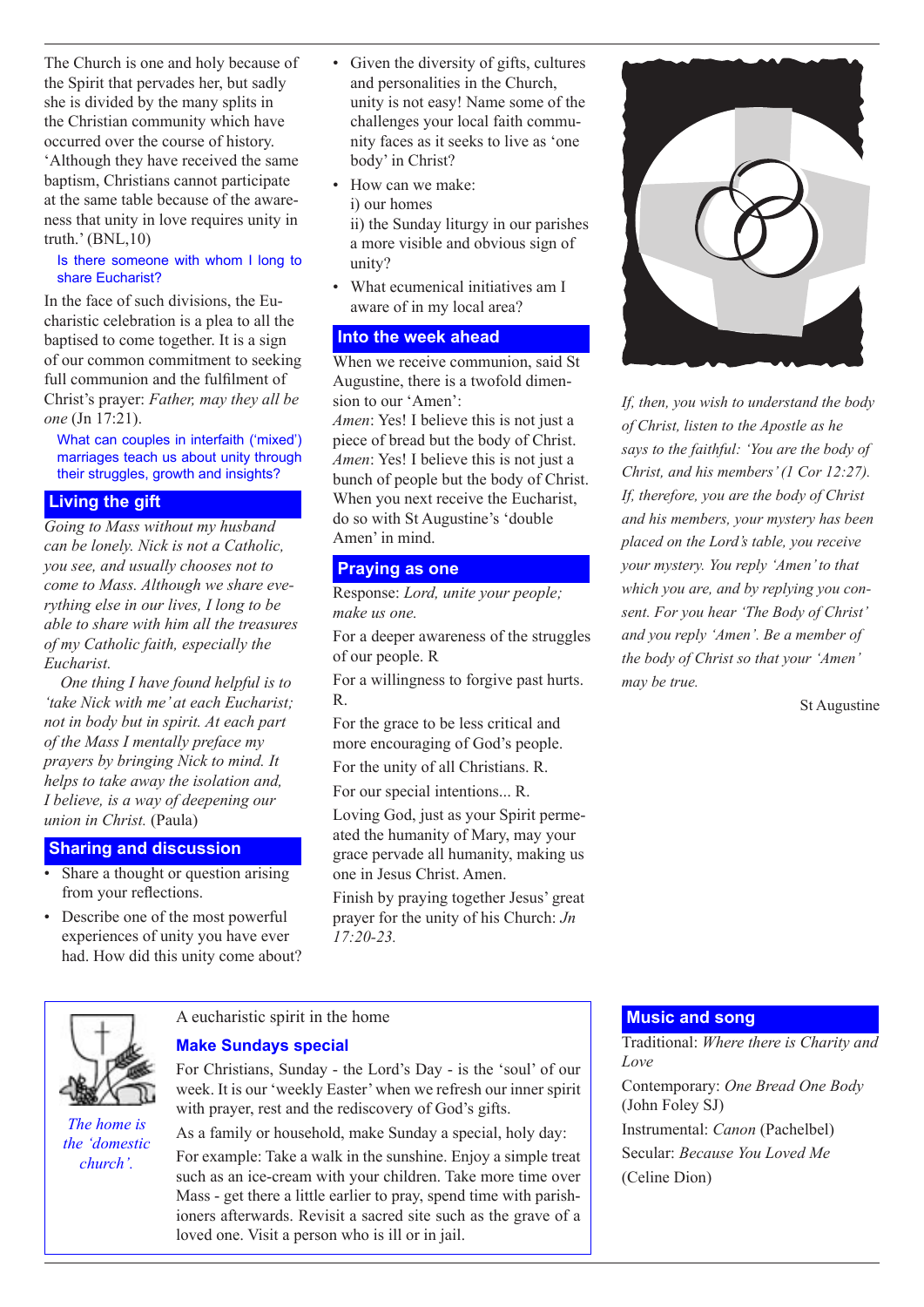

*Jesus' words, 'Take and eat it', are connected with the invocation of the human heart that needs to satiate the many kinds of hunger that mark the earthly pilgrimage: hunger for food and the essential things for life, hunger for justice and freedom, hunger for love and hope. In the bread and wine, God gives people not only the food that nourishes them but also the sacrament that renews them so that they will never be lacking in this sustenance for the body and the soul.*

Bread for New Life, 11

# **Gift of new life**

#### **The church gathers**

#### **Theme**

The Eucharist fills the deepest hunger of the human heart and leads to new life.

**Symbol.** A crucifix.

#### **Sharing question**

Who first awakened you to the gift of the Eucharist? What do you remember of that person?

#### **Opening prayer**

Lord, you not only make us your table companions but you give us spiritual food so that we will live with you forever. Guide us by your Holy Spirit, so that we may not be distracted by the world's empty promises but seek real food that lasts. Amen.

#### **Reading**

The prayer that we direct to our heavenly Father, 'Give us this day our daily bread', finds its full response in the divine Word and in the Eucharist. To us today - just like the people who asked Jesus, 'Sir, give us that bread always' - he answers,

'I am the bread of life. He who comes to me shall never be hungry; he who believes in me shall never thirst' (Jn 6:34-35).

*Bread for New Life*, 11

#### **Reflection**

The Eucharist is the Bread that sustains us on our journey through life.

We forget sometimes that the faith we received at Baptism needs to be constantly nourished, just as our bodies need to be regularly fed.

Our faith tells us that Jesus in the Eucharist fulfils our deepest hunger and leads us to life's true meaning.

What are some of the 'hungers' in our community (e.g. the hunger for love, hope, rest, understanding, physical/ mental wholeness)?

### the bread of life

St Augustine said, '*Christ is the food looking for hunger.'*

It is said that an alcoholic cannot be helped until he/she asks for help. Similarly, Christ cannot satisfy our hunger until we recognise we are hungry. Pause to reflect on this.

What would you name as your deepest hunger at this stage of your life?

We all know how difficult life can be. The very nature of the Eucharist speaks of suffering. It is the living memorial of Christ's passion and death, the love that loved to the very end. The elements of the bread and wine used for the Eucharist are made of ground wheat and crushed grapes. Each Eucharist invites us to join our sufferings to those of Christ. And each Eucharist compels us to go out to those who are suffering. The Eucharist offers strength to all who shoulder life's burdens. It is the strength of the weak, support to the sick, the balm that heals wounds, and the viaticum (literally: 'food for the journey') for those leaving this world. It is the strength of those who witness to Jesus in environments hostile to the gospel message.

#### What is the climate of your weekly work or social environment? Is it difficult to witness to your faith in this context? Reflect on a time you felt strengthened by being present at Mass.

The Eucharist is indeed 'food for the journey', but it is not like a roadside restaurant where one stops to 'fill up' before heading down the highway. Such an image is far too passive and individualistic to suit the Eucharistic celebration. The Eucharist is more like a beautiful family meal. It nourishes in the context of loving relationships. Each Eucharist is a call to active participation in a communal way of life, to *be* the body of Christ - loving as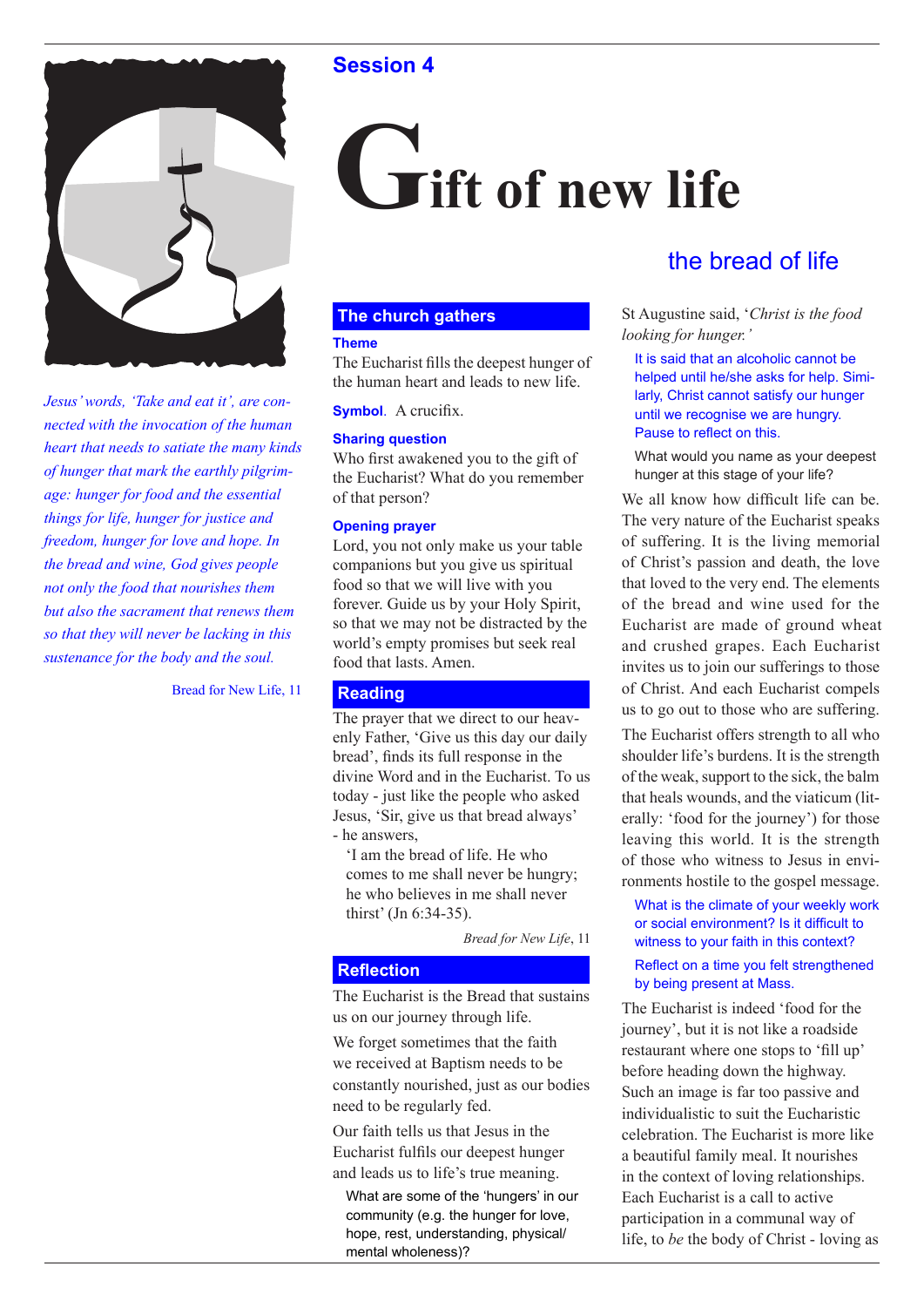Jesus loved, caring for one another and reaching out to touch the hungers of those beyond our community. In feed-

ing one another we are fed.

Read the miracle of the loaves and fishes (Lk 9:10-17) reflecting on Jesus' words 'Give them something to eat yourselves.'

What resources, however meagre, can I offer the mission of Jesus? (e.g. a talent, a smile, an act of faith, a gift of time or money, a gesture of care.)

#### **Living the gift**

*I was at Mass and I was alone. My husband was in hospital and I had one thing foremost on my mind: his pending pathology results which would tell us the prognosis of his liver disease. I tried to pray but the liturgy seemed so irrelevant. I felt distant from God and everyone in church.* 

 *I looked up at the tail end of the communion line and noticed Carlos, a fellow parishioner. He was of Spanish descent, not a well man and often quite depressed. He would routinely come up to me after Mass and tell me about his problems and I would try to sound interested and supportive. But this time I thought, 'Not today. I'll leave as quickly as I can after Mass.'* 

 *As Carlos walked back to his seat, he stopped at my pew, clasped my hands and said (in a fairly loud voice in Spanish) 'Signora, I'm so sorry to hear the news of your husband's illness. I'm really sorry.' I was amazed by the impact this simple, direct gesture had on me - and the fact that it had come from Carlos. The alienation I had been feeling seemed to evaporate and my eyes stung with tears.* 

 *I felt the presence of Jesus through Carlos more than through any other thing that happened in the whole liturgy. (Raelene)*

#### **Sharing and discussion**

- Share a thought or question arising from your reflections.
- Discuss practical ways we can 'feed the hungry' (with love, food, faith): - in our families
	- in our parish or neighbourhood
	- in our nation and overseas
- Describe a time when *you* were 'fed' in a very important way.
- How does your parish respond to the sick, the suffering and the housebound? Are you part of that response?
- What other ways have you been involved in helping people in need and challenging injustice?

#### **Into the week ahead**

Be conscious of the 'hungers' in your own life and those around you. Bring these to prayer at your next Eucharistic celebration.

#### **Praying as one**

Response: *Lord, heal our hunger.* That Christians will lead by example in showing humanity how to share its resources. R

That our hearts and homes will be a source of hope to the broken-hearted. R.

That we will put people before things. R.

That Christians will lead simplified lifestyles and resist materialistic pressures. R.

For our special intentions... R.

Loving God, hear our prayers. Heal our brokenness so that we may bear your healing light to others. With Mary, may we not be afraid to stand at the foot of your cross. Amen.

Close by praying together the words from the Mass: *Christ has died, Christ is risen, Christ will come again.*



*Our experience of being a eucharistic people starts in the home.*

A eucharistic spirit in the home

#### **Ways to give life**

Two simple, powerful ways to give life as a family:

**1. Affirmation.** Release one another from the burden of your criticism. Focus on noticing all the good in your family. e.g. Write affirmation notes in birthday cards; cut out all negative jokes; smile more often; thank one another 'just because'.

**2. Simplified lifestyle.** Pool your ideas and come up with ways to lead a less materialistic lifestyle. e.g. Cut back your shopping list, give non-material gifts, take inexpensive holidays. Give the money saved to a relief fund for those in serious need.



*We begin our day by trying to see Christ through the Bread, and during the day we continue to see him hidden beneath the torn bodies of the poor.*

Mother Teresa

#### **Music and song**

Traditional: *All You People Praise the Lord* Contemporary: *Eat This Bread* (Taize) Classical: *St Matthew Passion*  (JS Bach) Secular: *Hands* (Jewel)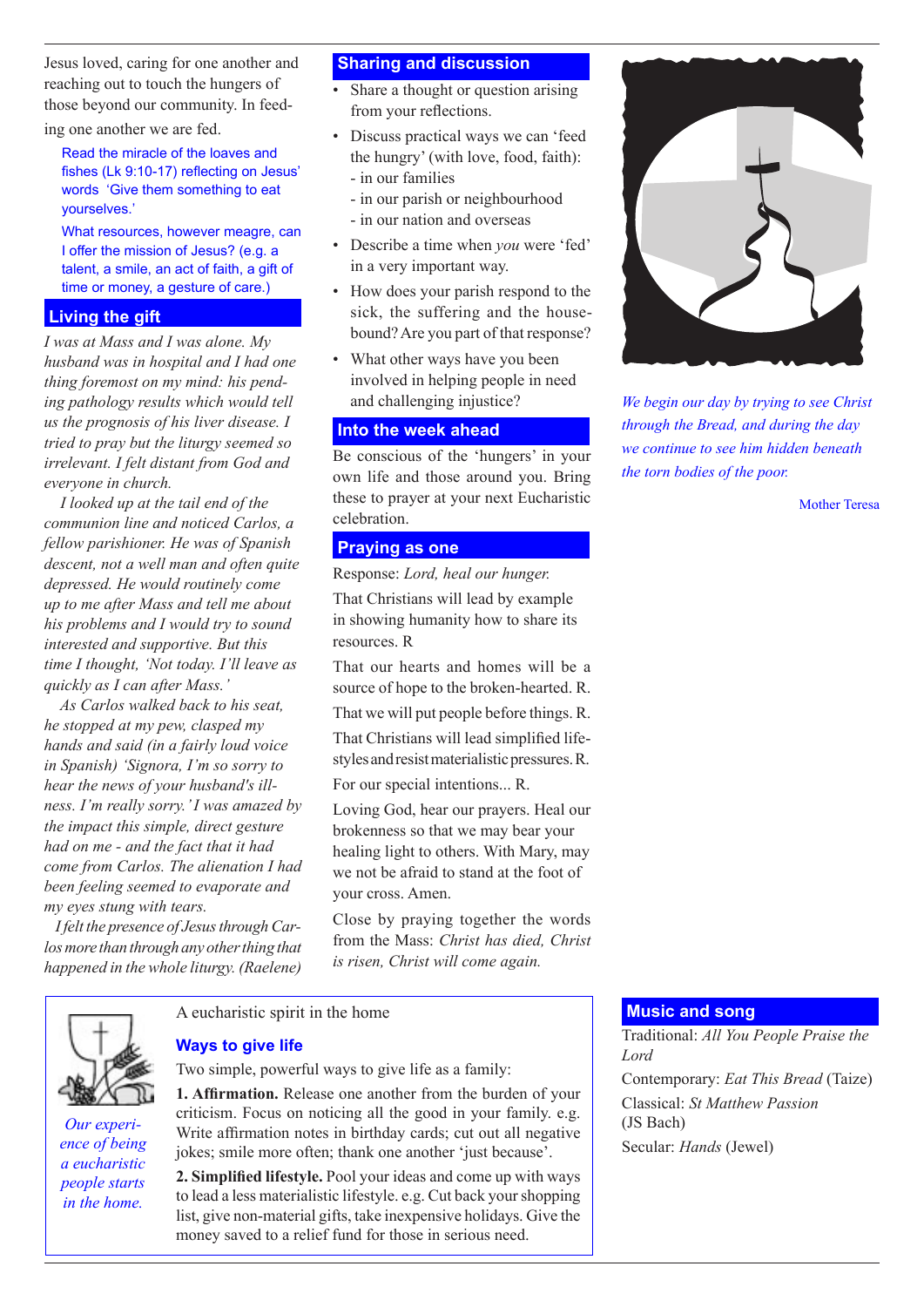



*Listening to the Word which the Lord himself utters for us in the liturgical assembly arouses the response of faith which prepares us to take part in the banquet of Life.*

Bread for New Life, 18

# Gift of presence

#### **The church gathers**

#### **Theme**

Prayerful contemplation of the Eucharist leads to prayerful contemplation of the presence of Christ in everyday life.

#### **Symbol**

A candle; preferably one with some significance - such as a baptismal candle or a candle used as part of family prayer-time.

#### **Sharing question**

What part of the day or week am I most likely to pray and reflect? Who or what helps me to do this?

#### **Opening prayer**

Lord, you long to be truly present to us in every facet of our lives. Help us to place all our hopes and struggles in your hands, and not to hide anything from you. Amen.

#### **Reading**

The Bread of life gives life to those who receive it with faith. Jesus taught this to his listeners in Capernaum and in every other place:

'Do not work for food that cannot last, but work for food that endures to eternal life, the kind of food the Son of Man is offering you, for on him the Father...has set his seal'. Then they said to him, 'What must we do if we are to do the works that God wants? Jesus gave them this answer, 'This is working for God: you must believe in the one he has sent' (Jn 6:27-29).

*Bread for New Life*, 17

#### **Reflection**

Without God's revelation, the Eucharist is incomprehensible. Like the apostles at the Last Supper and the disciples on the road to Emmaus, something must shift in our hearts in order for us to grasp the reality of the Lord's presence

## faith leads to adoration

in the breaking of the bread.

You may wish to pause here to read the Emmaus story in Lk 24:13-35. What word or phrase speaks to you in this story?

In the Mass the breaking of the bread is preceded by the 'breaking open of the Word'. Listening and responding to the Scripture readings arouses our faith in Christ, the living Word, and prepares us to receive him in the Bread of life. Thus we speak of the Mass as being made up of a twofold table or two liturgical parts: the liturgy of the Word and the Eucharistic liturgy.

#### Do you read or listen to Scripture outside of Mass? In what way do you experience the Word of God as spiritual nourishment?

As Catholics we believe that we find Jesus truly present in the Eucharistic bread and wine. We refer to this as a 'real' presence - not to suggest that other kinds of presence are not 'real' too, but because it is presence in the fullest sense; it is a *substantial* presence by which Christ, God and human, is wholly and entirely present in the Eucharistic species which is consumed by the assembly gathered at the Eucharistic table.

#### Pause to reflect on the gift of 'presence'.

Awareness of the greatness of the gift of the Eucharist, which is kept day and night in our churches, has led to a number of prayerful expressions of Eucharistic faith: exposition of the Blessed Sacrament, Benediction, hours of adoration, Eucharistic processions and congresses, and the celebration of the feast of the Body and Blood of Christ (*Corpus Christi*). All these focus our attention on the One who is the Bread of life, life itself. They remind and give witness to all that we do not live by bread alone.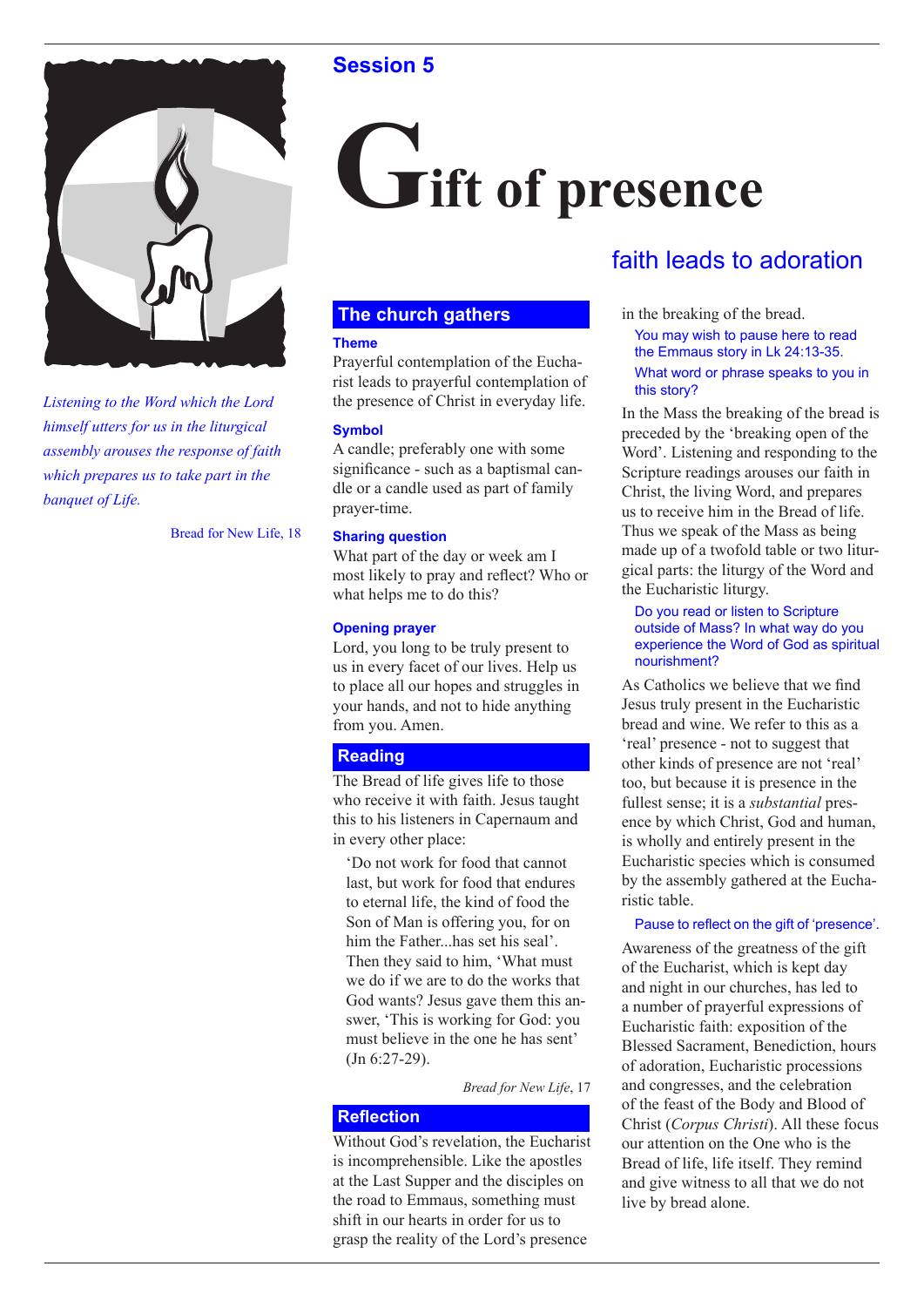#### Are you familiar with these devotional practices? What has been your experience of such occasions?

Eucharistic exposition and adoration have sometimes been described as 'sitting with the Lord' and 'exposing' our true selves to the Lord's presence. Thought of this way, such prayer rituals become a very intimate encounter with God. Furthermore, contemplating Jesus' presence in this way leads us to contemplate his presence in many other life experiences. Sitting patiently with a sick person, cradling a feverish child, holding a loved one, even waiting for the bus - Eucharistic adoration can help us to turn all such moments into precious opportunities to 'sit with the Lord' and treasure God's presence.

#### **Living the gift**

*Some of my deepest insights into the Eucharist have come through breastfeeding. Many times, while nursing a baby at my breast, I have recalled that phrase: 'This is my body, given for you.'* (Natalie)

*'I've always prided myself on being a 'man of action' - in business, in sport. Yet when Steven died I felt a complete failure. There was nothing I could 'do' to bring my little son back to life. Carmel's response was to simply wrap her arms around me. We sat together silently for a long time. In the pain of that moment I experienced a deep intimacy, the touch of grace.'* (Gary)

#### **Sharing and discussion**

- Share a thought or question arising from your reflections.
- Share a time when someone was truly present and attentive to you. How did that feel?
- Talk about the value of 'wasting' time with God' and just 'being there' for one another. How can we be more *present* to God, to loved ones, to life itself?
- Describe someone you know who has an obvious love for the Eucharist. What have you learnt from this person's witness?
- *A ritual dubbed 'old-fashioned' is a ritual awaiting enlivened faith and contemporary expression.* Do you agree with this statement? How might Eucharistic adoration find fresh expression among today's Catholics?

#### **Into the week ahead**

This week, spend some time in the presence of the Blessed Sacrament.

#### **Praying as one**

Response: *Lord, live within us.*

That we will allow God to fill the lonely spaces in our hearts. R.

That each day we will make time to 'taste and see the goodness of the Lord'. R

That we will be attentive to the gift of creation - especially in young children and in nature. R.

That we will care for the earth, treat all God's creation respectfully and be prolife in every way. R.

For our special intentions... R.

God of our hope, hear our prayers. Like Mary who 'pondered all these things in her heart' (Lk 2:51), may we grow in understanding of your mysterious ways. Amen.

Close by praying (or singing) together a prayer which has great significance for your local faith community.



*In the Virgin's example of silent and fruitful listening, contemplation helps grasp the presence of the Living One in the Eucharist and aids in transfiguring the deaths that mark the earthly city into a commitment for life and hope in the resurrection.*

Bread for New Life, 20

*God is with us always.*

A eucharistic spirit in the home

#### **Moments of contemplation**

Contemplation is not just something for monks in monasteries. We can become 'contemplatives in everyday life' by allowing ourselves to be fully present to God's gifts each day.

Make a concious effort to 'tune in' each day to the gift and wonder of God's creation. This might be gazing upon a newborn baby, savouring the taste of nourishing food, admiring a scene of beauty, watering the garden, enjoying the gift of clean running water while taking a shower, stretching after vigorous exercise, pausing to notice the freshness of the morning air.

#### **Music and song**

'Traditional': *Sweet Sacrament Divine* Contemporary: *How Rich are the Depths of God* (Christopher Willcock) Instrumental: *Thais, 'Meditation'*  (Massenet) Secular: *When You Say Nothing At All*

(Ronan Keating)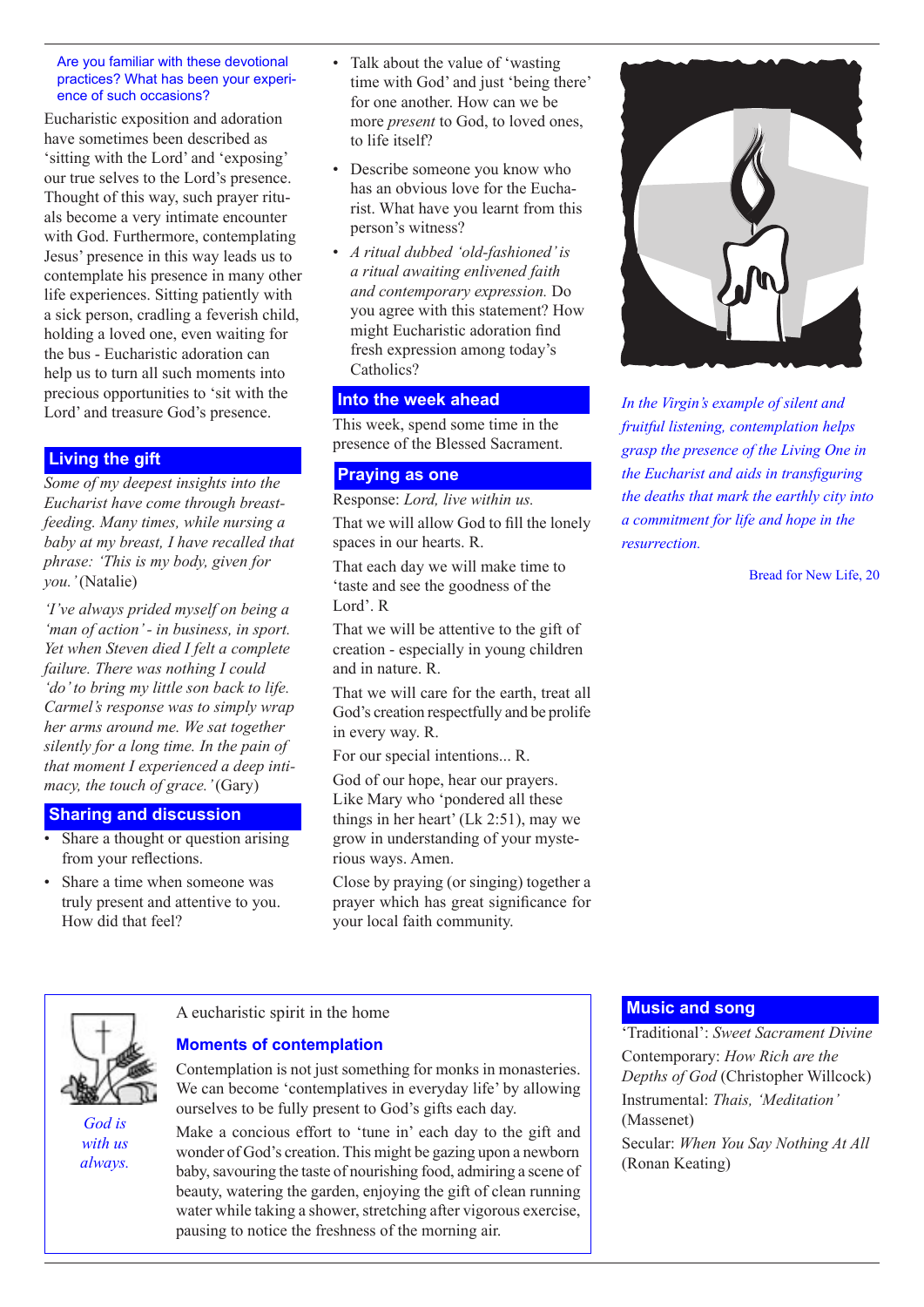

*The Eucharist calls for a* response of renewed life *that is open to sincere love. St John Chrysostom reminds us about this: 'You have tasted the Blood of the Lord, yet you do not recognise your brother... You dishonour this table when you do not judge worthy of sharing your food someone judged worthy to take part in this meal... God freed you from all your sins and invited you here, but you have not become more merciful.'* (St John Chrysostom, *Homiliae in primam ad Corinthios*, 27, 4).

Bread for New Life, 15

# **Fift & responsibility**

### 'Lord, I am not worthy...'

#### **The church gathers**

#### **Theme**

The Eucharist is a gift that comes with a responsibility.

#### **Symbol**

A bowl of water: a sign of cleansing.

#### **Sharing question**

With whom do I usually share the Eucharistic celebration?

#### **Opening prayer**

Lord, thank you for loving us, especially when we are undeserving of your love. Whatever our brokenness and failings, may we never hesitate to seek your mercy and reconcile with your people. Amen.

#### **Reading**

'Everyone is to recollect himself before eating this bread and drinking this cup; because a person who eats and drinks without recognising the body is eating and drinking his own condemnation' (1 Cor 11:28-29).

Therefore, anyone who has violated God's commandments in a serious way should be purified from sin through the sacrament of Reconciliation before taking the Eucharist.

 On the one hand, the Eucharist is the source of reconciliation and calls believers to be effective promoters of forgiveness. On the other, so that everyone can receive worthily the Body of Christ, they must be reconciled not only with God but also with their brothers and sisters and the community.

*Bread for New Life*, 15

#### **Reflection**

Given all we have said about the Eucharist thus far, it is clear that we are dealing with a very great mystery of faith at the centre of the Church's self-understanding. For this reason, the Church asks us to approach the Eucharist responsibly.

When we gather at the Eucharistic table and receive the Body and Blood of Christ we are publicly declaring, through word and action, our commitment to Christ and our faithfulness to the Church's way of life. In other words, our reception of the Eucharist on Sundays is to reflect our lifestyle as a Eucharistic people Monday to Saturday.

If our unity as one body of Christ is ruptured by our words, attitudes and actions during the week, how can we truthfully enter into a Eucharistic expression of our unity on Sunday?

Matthew's Gospel tells us to go reconcile with our brother or sister before presenting our offering at the altar. You may like to pause to reflect here on Mt 5:23-24.

With the Eucharist comes a responsibility to be well prepared in a spirit of humility, repentance and gratitude before God's gift.

This is why we have the penitential rite at the beginning of Mass and why we exchange the sign of peace before communion. It is an indication of our need and willingness to be reconciled. Likewise, before the Bread of life broken for us, we say with humble faith, 'Lord I am not worthy to receive you, but only say the word and I shall be healed.' In cases of serious sin, the Church asks that we receive the Sacrament of Reconciliation before taking the Eucharist.

#### How attentive am I to the penitential prayers and gestures within Mass? In what way does my lifestyle need to be more closely aligned to my faith?

The act of receiving the sacrament of the Eucharist is a public statement; it acknowledges our communion with the Church. Where this communion has in some way been broken, it can be a more truthful statement to abstain from the Eucharistic act rather than to enter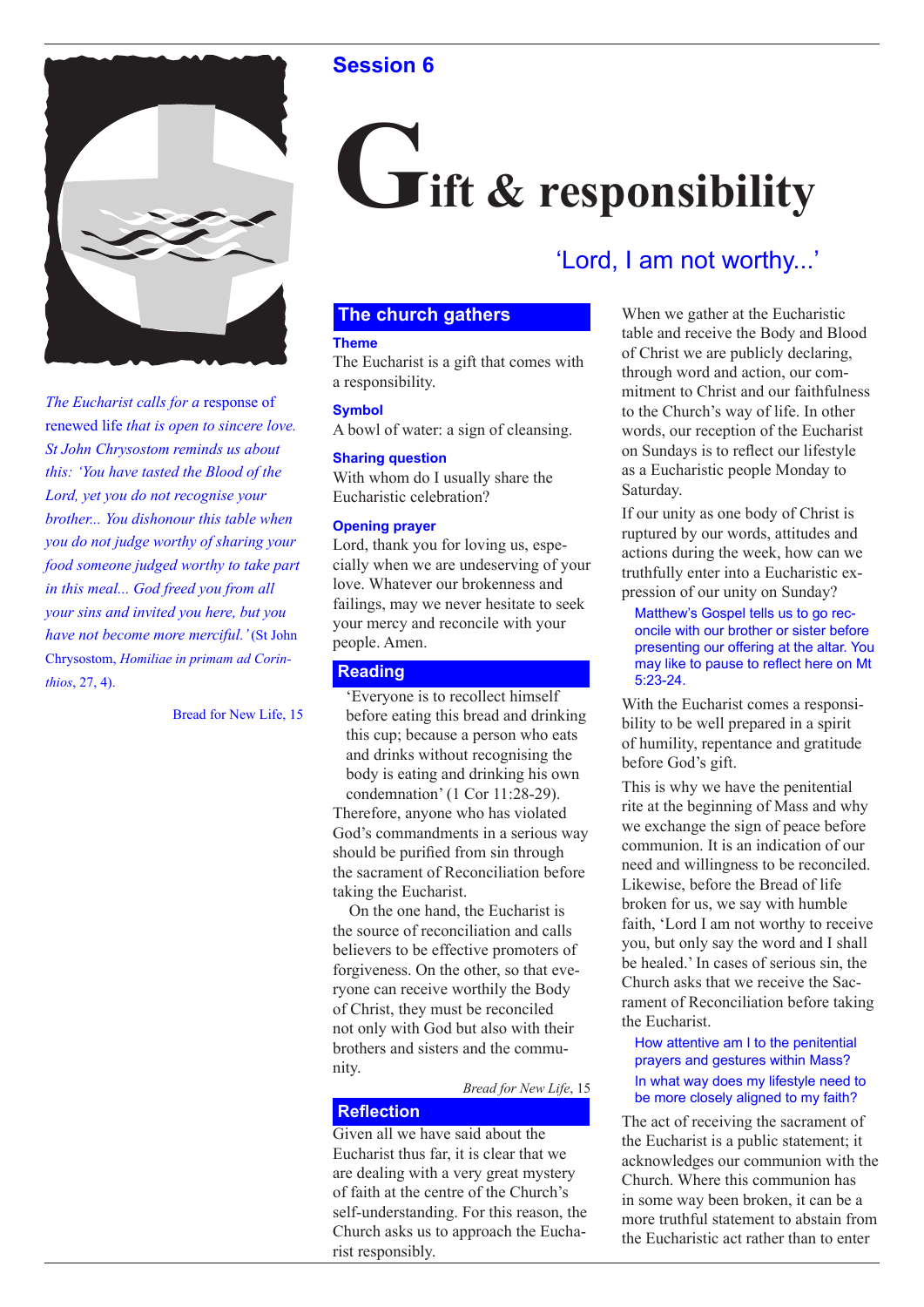into it untruthfully. This is why, as a general rule, the Church does not permit interfaith communion. The division among the churches is a contradiction to Christian unity and needs healing before the churches can authentically enter into the Eucharistic rite which declares 'one body in Christ'. The process of healing this division is the path of ecumenism.

There are other situations, too, where the Church believes it best to refrain from receiving communion. In such cases, the intention of the Church is not to *punish* anyone or to suggest that one person is a greater sinner than another. Rather, it seeks to preserve the integrity and consistency of the community's beliefs as expressed by its public statements and sacramental signs and symbols.

Indeed, a person's decision *not* to receive, out of respect for the Eucharist and all it stands, can be a powerful gospel witness to the community and a way of identifying with the faith of the community. As St Thomas Aquinas pointed out, some people receive the Eucharist in faith without eating, and others eat without receiving in faith.

Have I ever hungered for the Eucharist but been unable or chosen not to receive? What did that feel like?

The important thing to emphasise here is that *all* Catholics, whatever their life situation, are called to act *responsibly*  in their relationship with their faith community and in their approach to the sacrament of unity. The delicate interplay of fidelity to one's personal conscience and respect for the public signs of the Church are always the mark of a faithful Christian.

Some sensitive issues are raised here. Although they cannot be dealt with adequately in the space of this program;

you may wish to explore them in your own time. Suggested starting points are offered at the end of this program.

#### **Living the gift**

*I usually go to the 6 pm Mass because I love the choir and its music. Last week, however, the choir was away. With no singing at communion time, the church was unusually hushed. Few people fidgeted or spoke. In that near-silence the only sound was the repetition of the words 'the Body of Christ' and the gentle shuffle of people as they came and went. It was like a prayer in itself. A beautiful mantra.* (MR)

#### **Sharing and discussion**

- Share a thought or question arising from your reflections.
- When is it hardest to forgive? Who and what helps you to forgive?
- What public signs of forgiveness and reconciliation are currently part of
	- i) your local church? ii) the wider society?

#### **Into the week ahead**

Read the 'Signs of peace' box below. With whom do you need to make peace? Take this step as your preparation for Mass this week.

#### **Praying as one**

Response: *Lord, grant us your peace.*

That the peace of Christ will reign in our homes. R.

That we will never be so proud as to overlook our need for repentance. R.

For those who hunger for Jesus. R. For our special intentions... R.

God of mercy, like Mary, may we always seek to be faithful to you, even when we don't fully comprehend. Amen.

Close by offering a sign of peace.



*'Let us offer one another a sign of peace.'*

A eucharistic spirit in the home

#### **Signs of peace in the home**

Our 'big' Church will only ever be as loving and forgiving as our 'little' churches, our homes.

In my own family, with whom am I experiencing tension? What 'sign of peace' can I offer this person?

Some suggestions: Use those powerful words: 'I'm sorry.' Be the first to forgive - let go of a long-standing grudge. Pray for a forgiving heart. Offer a practical gesture of compassion. Be willing to talk things through - 'no talkies' is the death knoll for a relationship. Don't let the sun go down on your anger.



*What use is it that Christ's table glitters with golden cups, if he himself is dying of hunger? First of all relieve his need, then, with what you have over, deck out his table as you will. No! You offer him a golden cup and refuse him a glass of cold water? Be consistent! Adorn the house of God, but do not despise your needy brother. For this brother is a temple more precious than that you have built.*

St John Chrysostom

#### **Music and song**

Traditional: *Breathe On Me, O Breath of God.* Contemporary: *O Lord, Hear My Prayer* (Taize) Instrumental: *Nocturne in F Minor*, Opus 55, No.1 (Chopin) Secular: *One Blood* (Yothu Yindi)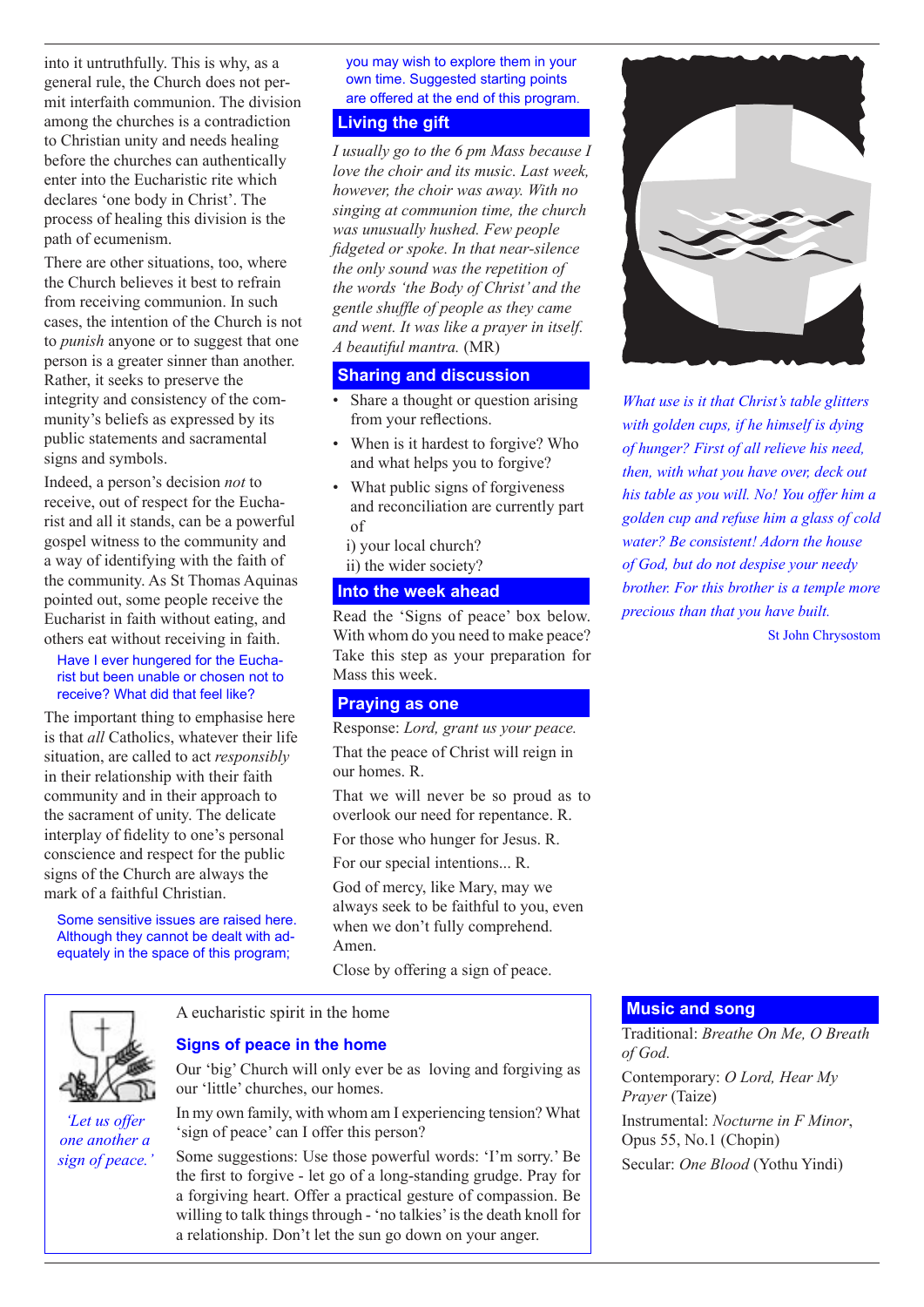



*The Church, following the Apostles, teaches that Christ died for all people without exception: 'There is not, never has been, and never will be a single human being for whom Christ did not suffer' (Catechism of the Catholic Church, n. 605).*

Bread for New Life, 14

# **Gift with a mission**

#### **The church gathers**

#### **Theme**

The Eucharist commissions us to take the Good News to the whole world.

#### **Symbol**

A cross placed amidst newspaper cuttings depicting a troubled world.

#### **Sharing question**

What aspect of our troubled world weighs on your heart?

#### **Opening prayer**

Lord, you are bread for the world. Your grace rains down on all the earth. We praise you and ask you to fill us with an outreaching spirit that is true and vibrant. Amen.

#### **Reading**

True love involves self-giving without any conditions. Outside of this horizon it becomes possession, risks turning into blackmail and is confused with illusion. True love, on the contrary, is a full offering for the sake of another and it forgets self.

Christ's example is like this and is consumed in freedom and gratuitousness:

'The good shepherd is the one who lays down his life for his sheep. The Father loves me, because I lay down my life...No one takes it from me. I lay it down of my own free will' (Jn 10:11,17-18).

*Bread for New Life*, 13

#### **Reflection**

When we remember Christ's sacrifice at the Eucharist, we remember that he died for *all* people; in offering this gift of salvation no one is excluded.

#### Spend a moment in silence, thanking God for the gift of redemption.

The Eucharist is an extraordinary gift of new life. But it is not a gift to be kept to ourselves. Personally and communally, our reception of the Bread of

### bread for the world

life is a call to give life to others.

The most powerful way we do this is through the witness of our Christian way of life. The way we choose to live and work, spend our time and money, conduct our relationships, teach our children... all these daily realities are to be shaped by the fact that we are followers of Christ. We are meant to be 'different' to the society around us, and in this way cause people to ask questions of us and think more deeply about their own values and lifestyles.

Do you think that we Catholics appear to be 'different' or are we just like everybody else?

We also share our gift of faith by openly speaking about it with those who do not know Christ and with those who have drifted away from him. This is all part of the Good News proclamation. It would be a strange contradiction if we were to consider ourselves Catholics and yet never mention such matters to others.

#### Don't hide your light under a bushell! Pause to reflect on Mt 5:14-16.

Our self-giving as followers of Christ includes actively reaching out to people in our society who are most in need, especially the poor and the marginalised. Whether it be checking on an elderly neighbour, taking part in rallies for East Timor, defending the dignity of human life or contributing financially to an overseas aid fund, each Christian is called to play a part in the 'Good News' transformation of the world.

In your view, does the Church reach out to the poor and the marginalised?

#### Is the Church's concern for the poor obvious in your local faith community? Is it obvious in your own personal life?

The missionary commitment of the Church is powerfully summed up in the Eucharist. Every Mass concludes with the missionary command, 'Go',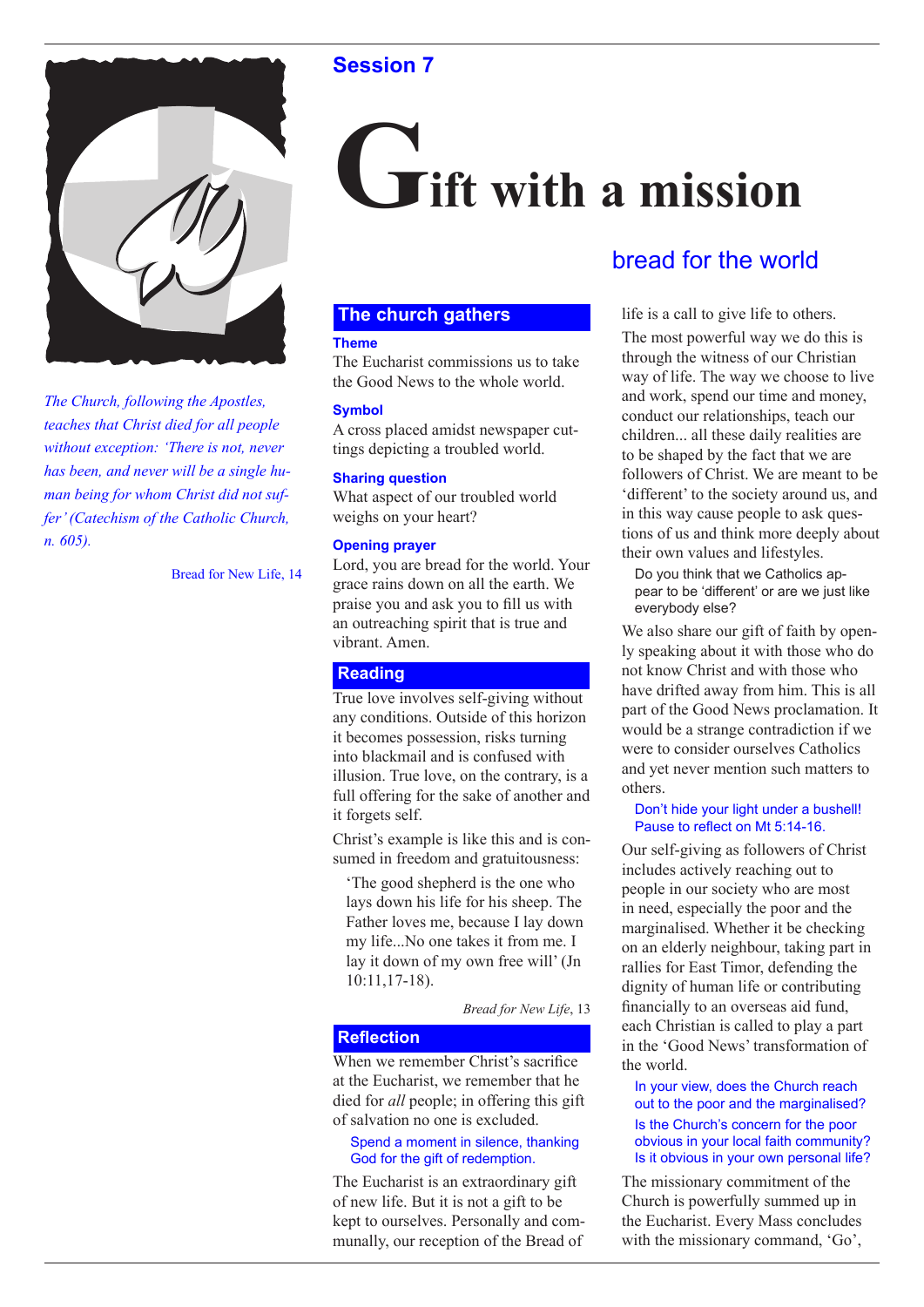to bring everyone the announcement of the risen Lord and his peace.

All the missionary works we do flow from and are sustained by our awareness that we are a Eucharistic people who feed from the Bread of life.

The Eucharist has been called the source and culmination of evangelisation. In fact, the celebration of the Eucharistic sacrifice is the most effective missionary action of all because it renews people's lives at the very core.

Do I regard the dismissal at Mass 'Go in peace to love and serve the Lord' as directed at me personally, or do I leave church without another thought?

#### **Living the gift**

*One lovely, lazy Sunday morning, I stopped at a coffee shop after Mass and read the newspaper. No sooner was I perched happily over a steaming cappuccino, relishing the inspiring feelings I had enjoyed at Mass, when God threw me a whammy. Through the window of the cafe I could see the humped shape of a man crouched in a doorway - homeless and clutching a wine bottle.* 

 *Would you believe I sat there for 20 minutes trying to pluck up the courage to respond? All I wanted to do was buy the man a cup of coffee as a simple gesture of caring, but for 20 minutes I agonised over the decision. Was it token charity? Would he reject me? Was I being patronising? What would people think? With my heart in my mouth I made my move.*

*'Excuse me sir...'* 

*'What?!' he barked.*

*'You look like a man who could use a strong cup of coffee. Can I buy you one?' He stared at me before saying, 'Yeah'. I went back inside the cafe and returned with a coffee and a sandwich. 'Got any sugars?' he muttered. I* 

**Hospitality**

*dutifully retrieved the sugar satchels, mumbled some well wishes and fled! My heart was pumping. I was shocked to realise the extent of my own unease. Why is it so hard to be a little bit neighbourly to a fellow human being?* (Margy)

#### **Sharing and discussion**

- Share a thought or question arising from your reflections.
- How does the practice of your faith influence your life; e.g. as a family member, friend, neighbour, worker?
- Describe two of the most missionary people you know, the witness they offer and the challenge they pose.
- Have you ever yearned for or invited someone to become a Catholic? If so, tell us something of that experience.

#### **Into the week ahead**

Read the 'Hospitality' box below. Consider an area of your daily life where you could be more missionary. Take this to prayer at Mass. Plan some simple steps.

#### **Praying as one**

Response: *Lord, you are bread for the world.*

That Christians will treasure the gift of redemption and be moved to make this gift known to others. R

For the courage to be 'different' by the way we witness to our faith. R.

For Spirit-led initiative; may we be active in the mission of Jesus. R.

For our special intentions... R.

Almighty God, hear our prayers. May our Christian love know no bounds. Amen.

Close by praying Mary's prayer of praise and liberation: the *Magnificat* (See Lk 1:46-55).



*The Eucharist sends us forth to be bread for the world.*

#### A eucharistic spirit in the home

In the Middle Ages, whole towns grew up in order to satisfy the needs of pilgrims on their way to the great shrines.

Our earthly lives as Christians are a 'pilgrimage to the Father'. How can our own homes be an oasis of support and encouragement to others on their faith journey through life?

Some suggestions: Invite a new parishioner to your next family meal. Greet visitors with warmth. Take time to listen and be truly present to those who visit your home.



*May the Virgin Mary, who in a missionary action presented the Saviour to the shepherds of Bethlehem and to the Magi who came from the East to Jerusalem, teach every Christian community how to give thanks to the Lord who fills the hungry with goods, and to express in life the mystery that is celebrated in faith.*

Bread for New Life, 22

#### Music and song

Traditional: *We Stand for God* Contemporary: *City of God*  (Dan Schutte) Instrumental: *Theme from Rocky* Secular: *Love Can Move Mountains* (Celine Dion)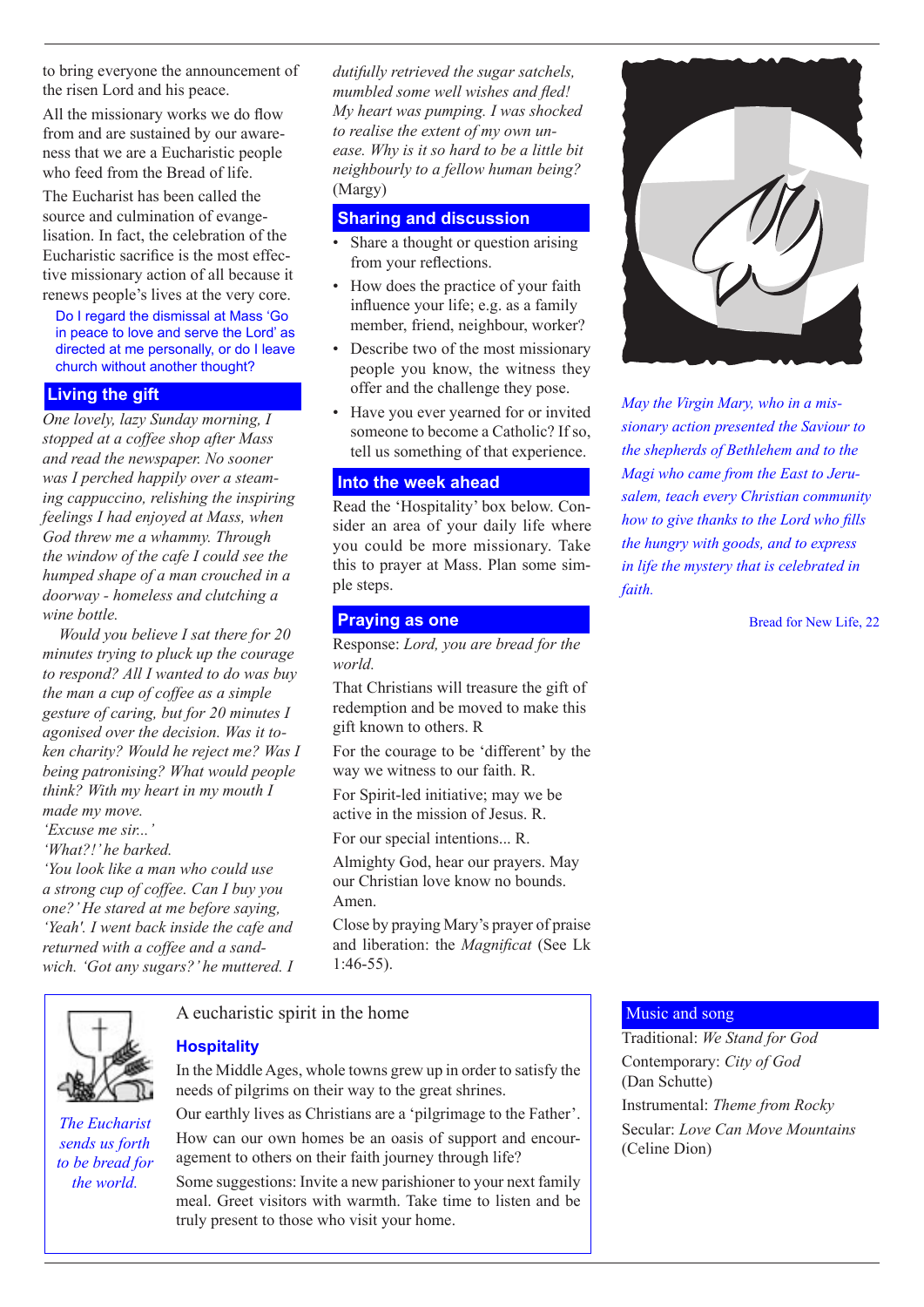

*St Ignatius of Antioch recalls that the Eucharist is 'the only bread that is a medicine for immortality, an antidote against death, food for eternal life in Jesus Christ'.*(*Epistula ad Ephesios,* 20, 2).

Bread for New Life, 21

# **Fift of promise**

#### **The church gathers**

#### **Theme**

The Eucharist is the eternal banquet - the sign of promise that one day we will live with Christ forever.

#### **Symbol**

Each person in the group brings to this session a photo or symbol of a loved one with whom he/she looks forward to being reunited in heaven.

#### **Sharing question**

Share something about the person in your photo - perhaps a fond memory or his/her best quality.

#### **Opening prayer**

Lord, your love is eternal. Thank you for all those who have loved us and taught us about you. May your Spirit continue to guide us as your people and bring us home to you. Amen.

#### **Reading**

In celebrating the Lord's death and resurrection, the Church finds her vitality again...moving toward communion with God in the heavenly Jersualem.

There 'he will make his home among them; they shall be his people, and he will be their God; his name is God-with-them. He will wipe away all tears from their eyes; there will be no more death, and no more mourning or sadness. The world of the past is gone' (Rv 21:3-4).

For men and women today who wish to live a life that is not ephemeral and to survive beyond the limitations of time and space, Jesus has promised the possibility of...aspiring to an everlasting existence:

'Anyone who does eat my flesh and drink my blood has eternal life, and I shall raise him up on the last day' (Jn 6:54).

*Bread for New Life, 6, 21*

## bread of eternal life

#### **Reflection**

We began this program by talking about the Eucharist as a gift of love, an expression of God's desire to be close to us, within us, completely one with us. This desire for union knows know bounds. In fact, God wants to be with us *forever*, and promises to all who receive Christ the gift of eternal life.

#### How often do I think of the gift of eternal life? Is it part of my day-to-day awareness?

By filling us with every spiritual blessing and transforming us in the present, the Eucharist is also an anticipation of God's kingdom that is to come. Whenever we gather as a Church at the Eucharistic table to remember the Lord's Passover, we turn our gaze to 'the heavenly banquet'. In prayer we call upon the Spirit of the risen Jesus to come again in glory, to fulfil and complete all creation in his love: *'Maranatha! Come Lord Jesus!'*

#### What are some of the positive movements of renewal in the world which I long to see completed?

The Christian life is often described as a journey. We are a pilgrim people, moving through history amidst great trials towards our heavenly home. As we make our way, the Eucharist is our spiritual food, sustaining and renewing us as we live the Paschal mystery. The way we experience this mystery in the many deaths and resurrections of our earthly lives is but preparation for that day when we will pass from this world to the next and meet Christ face to face. For Christians, then, death is not something to be feared but to be embraced as the gateway to eternal life.

Is death a frightening prospect to me? How have my attitudes to death changed over time?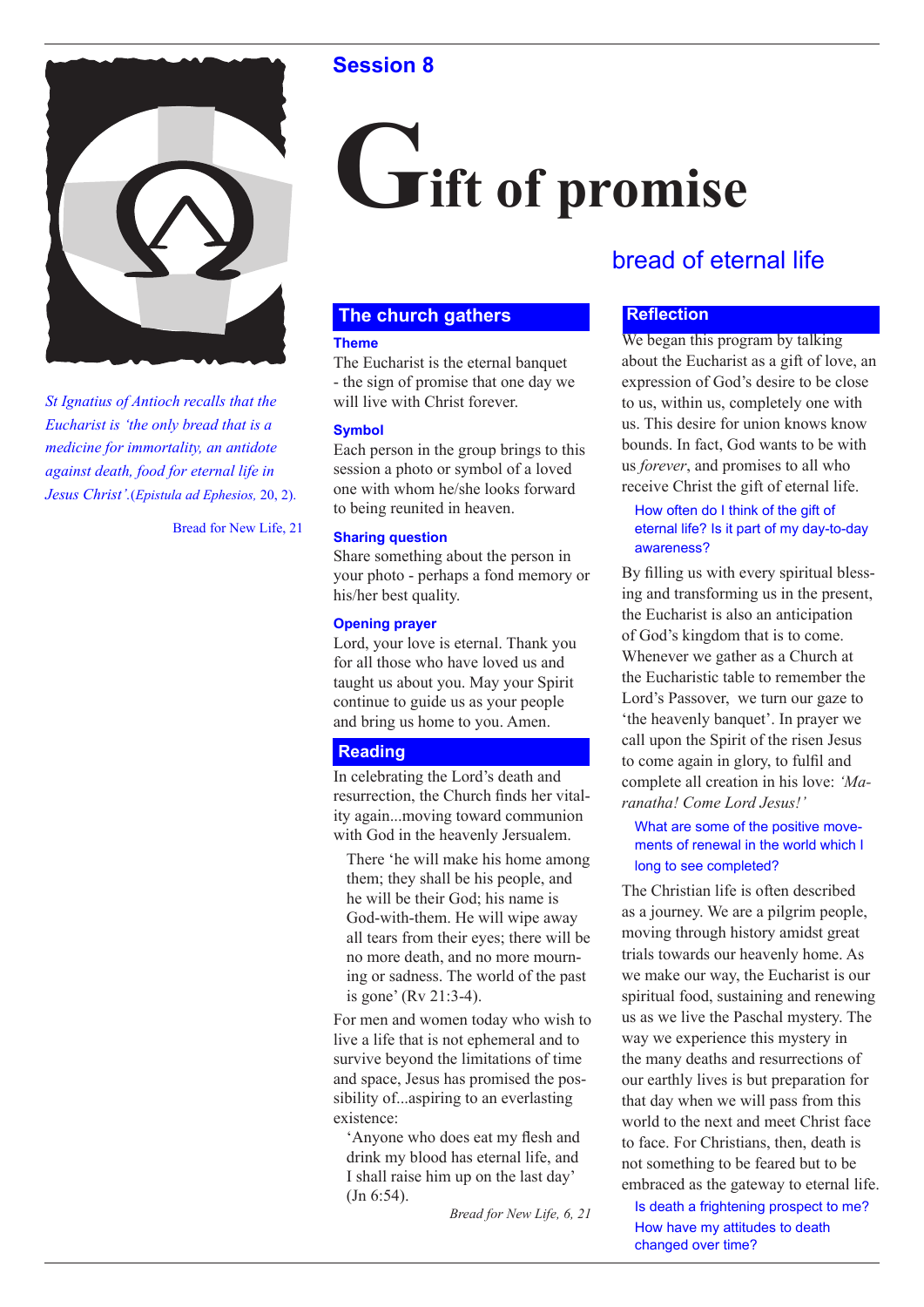During the Mass, we pray with the communion of saints in heaven and we remember those who have gone before us 'marked with the sign of faith'. We believe that the saints of heaven are alive in Christ, rejoicing in God's glory, and bonded to us in love. The saints lift our sights and broaden our horizons, showing us the possibilities on earth because of the reality of heaven.

#### Which saints - famous or little known - are important to you?

Why are these particular people special to you? How do they influence your vision of life and faith?

When we celebrate the Eucharist we are aware of a twofold reality:

We are aware of the presence of the risen Jesus in our midst right now; in a very real way, the kingdom of God is 'here and now'.

On the other hand, the kingdom is 'not yet'; its fullness is in the future and we yearn and work for that day when Christ will come again in glory.

The Eucharist is the greatest sign of Christian hope: Jesus Christ, the Bread of life, has brought us new life. One day we will live with him forever.

#### **Living the gift**

*During the final stages of my grandfather's illness, I was sometimes present when he received holy communion from the communion minister. This experience gave me a fresh perspective on the Eucharist. Knowing that Grandpa was soon to die, the promise of eternal life expressed through the prayers of our faith tradition filled me with hope: Yes, Grandpa, you* **will** *live forever! Never had the phrase 'bread of life' been so alive to me.* (KF)

#### **Sharing and discussion**

- Share a thought or question arising from your reflections.
- As Christians what does it mean to 'live with the end in mind'?
- People who take communion to the sick often speak of the vitality of faith they see in those who are preparing for death. Have you ever spent precious moments with a dying person? What was that like for you?
- The environmental movement is one tangible sign of the 'renewal of creation' in our world today. What other signs are obvious to you?
- In what movements of renewal have you had a role? How have you been 'renewed' through this group?

#### **Into the week ahead**

People who have recently lost a loved one through death are a vivid reminder of the bond between heaven and earth, and of the fact that this world, as we know it, is passing away.

At the Eucharist this week, treasure their witness; pray for them in their loss.

#### **Praying as one**

Response: *Maranatha! Come, Lord Jesus!*

That we will live each day with hope.R That we will commit ourselves wholeheartedly to the renewal of the world in Christ. R.

For the dying, that the final stage of their journey will be experienced as a time of grace. R.

For our special intentions... R.

Eternal God. Mary has gone before us into your glory. May we take the same path of faithful discipleship. Amen.

Close by praying the *Glory Be*.



*God's love is eternal.*

A eucharistic spirit in the home

#### **Our special saints**

As part of our Christian understanding of the communion of saints, we know that, through Christ, we are bonded to our loved ones even across the grave. In the Mass we pray for 'those who have gone before us marked with the sign of faith...' In your own way, continue this prayer in your home. e.g.

Reminisce as a family: open a photo album, read a special letter. At mealtime, pray for your departed loved ones - may they embrace eternal life to the full! Release any unresolved hurts and regrets into the hands of Jesus.



*Moreover, while the Eucharist attests to the renewal of the world brought about by the Saviour, it also commits believers to be responsible for nature, the earth and the air which are entrusted by the Lord of the universe to people's care. In believing that the bread and wine, fruits of the earth and human toil, become the Body and Blood of Christ, we get a glimpse now of the transformation of creation which, at the end of time, the one Saviour of the world will give back, definitively redeemed, into the Father's hands.*

Bread for New Life, 21

#### **Music and song**

Traditional: *Be Thou My Vision* Contemporary: *I Am the Bread of Life* (Suzanne Toolan) Instrumental: *The Four Seasons: Spring* (Vivaldi) Secular: *One Sweet Day* (Mariah Carey)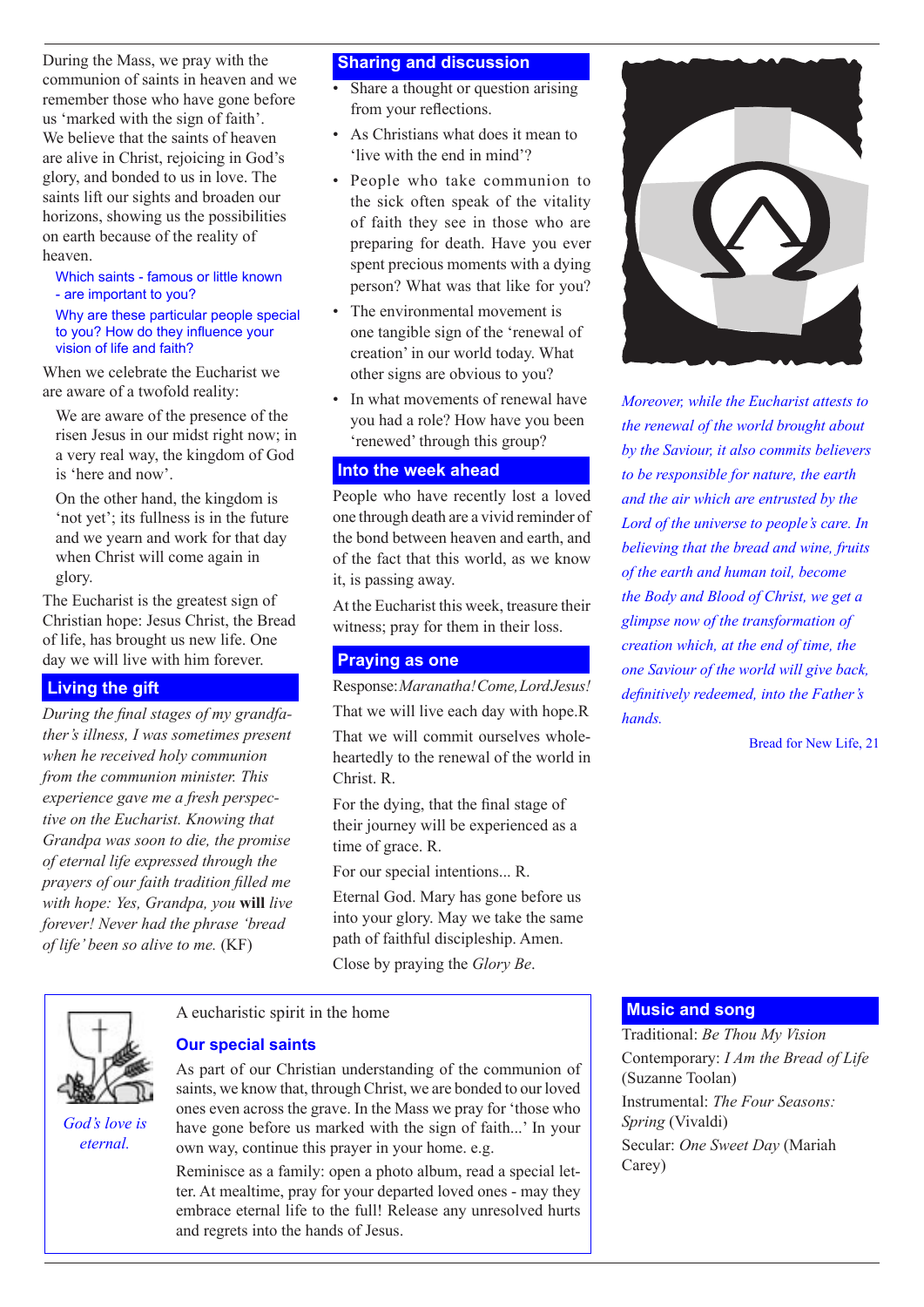

# **Postscript**

## now that the program is over

#### **FOLLOW UP SUGGESTIONS**

At the conclusion of this program, the people in your group may like to consider:

#### **A night of further discussion**

• What came out of our group?

• In what ways have we grown together in faith?

• How will we go forward 'differently' because of this shared experience?

#### **A written submission**

What insights would you like to share with your parish or diocese?

Appoint a member of your group to write this up in a succinct written submission. This might be:

*An insight of faith:* In your experience, what is the Spirit saying to the Church? How have you sensed the Lord's voice in your midst?

*A good pastoral idea.* One that could be shared with the wider community.

*An affirmation of something good about your local Church*. It would be a joy for the Bishop or Parish Priest or Pastoral Council to hear some good news from their people!

*A challenge: how can we be better as a local Church?* Be responsible in your critique - be sure to suggest constructive steps to which you yourselves are willing to contribute.

#### **A celebratory Eucharist**

Arrange to gather and celebrate with your group at a parish Eucharist.

#### **A missionary action**

From your meetings, there may emerge an obvious way to contribute to the Church's mission. Take action!

#### **A renewal of your commitment**

Time to renew or deepen your commitment to your local parish? As a starting point, make contact with somebody who is familiar with the workings of the parish, or turn up on Sunday and speak to the priest or pastoral worker after Mass.

#### **Wise counsel**

Is there an area of your life in which you feel a certain distance from the Eucharistic assembly? You may like to talk this over with someone. Your local parish will be able to help you or put you in touch with someone who can. The Church has many networks offering assistance in areas such as:

Family support

Prayer support

Counselling

Questions about marriage, divorce and annulments

Receiving the sacraments

Becoming a Catholic

#### **Further reading**

To explore issues of contemporary eucharistic theology, try:

Frank Anderson. *Eucharist: Participating in the Mystery* (John Garratt, 1998).

Frank O'Loughlin. *Doing What Jesus Did* (St Pauls, 1997).

Monika Hellwig. *The Eucharist and the Hunger of the World* (Sheed & Ward, 1992).

Margaret Press (ed.) *The Eucharist: Faith and Worship* (St Pauls, 2001).

Gerard Moore. *Why the Mass Matters. A Guide to Praying the Mass.* (St Pauls, 2004).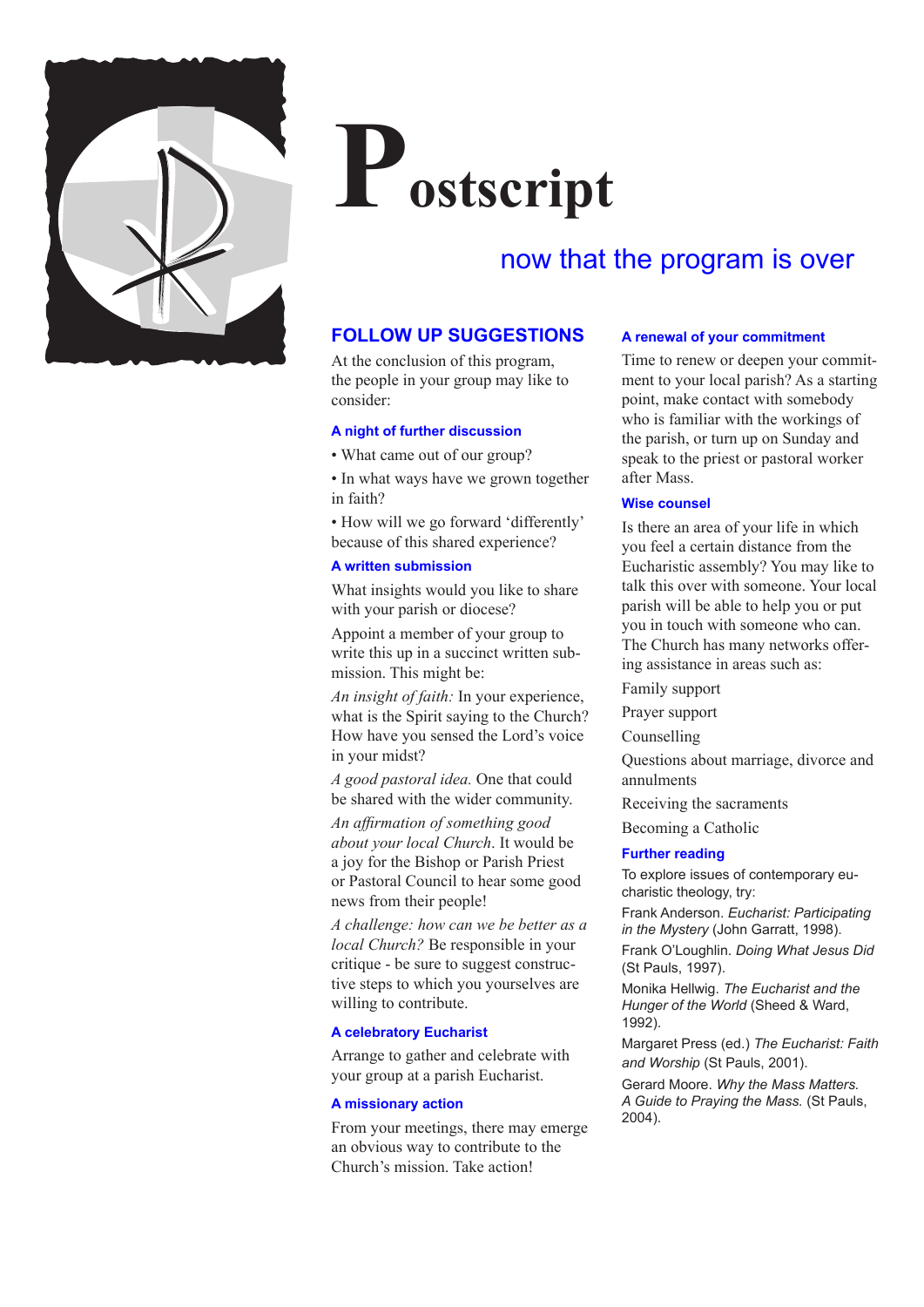## for further consideration

#### **Divorce, remarriage and Eucharistic reception**

A discussion about the Eucharist can be painful for a Catholic whose marriage has ended in divorce. Misunderstandings about church teaching and the stigma attached to divorce have led to an unfortunate clouding of essential issues concerning the place of divorced Catholics in the Church. Tragically, many have felt 'second class'.

As the Australian Catholic Bishops pointed out in their pastoral statement *When Dreams Die* (1985), if we all play our part in living the truth and compassion of the gospel, Catholics who are separated and divorced should be able to find a deep sense of belonging in the Church. They should be encouraged to participate in and contribute to the sacramental life of the Catholic community.

Divorce in itself is not a barrier to reception of the Eucharist.

Where a divorced Catholic has **remarried** without an annulment the issue of receiving communion is more complex and requires delicate and prayerful handling. Care must be taken to uphold the beliefs of the Catholic community regarding the indissolubility of marriage and the meaning of the Eucharist, while respecting the conscience of the individual and his or her relationship with God.

Catholics who are divorced and remarried are urged to seek wise counsel in examining their particular circumstances and, if so advised, seek the help of the marriage tribunal in their diocese.

As we have seen in this program, the Eucharist is more than a ritual act, it refers to a way of life. Like every Catholic, divorced and remarried Catholics are encouraged to seek an ever-deepening relationship with

God within the life of the Eucharistic community. Their presence is always welcome at Mass where they join with their faith community in prayer.

A decision to refrain from Eucharistic reception should never be viewed as 'punishment' but rather as an act of respect (and therefore a sign of faithfulness) for the Church's sacramental signs and all that they represent.

Indeed, the decision *not* to receive communion can be a firm witness to Catholic belief and a way of identifying with the faith of the community. It can stand as a challenge to others to review their own readiness to receive the Eucharist and to not take this sacrament for granted.

#### **Further reading**

Australian Catholic Bishops. *When Dreams Die* (1985). Statement concerning the pastoral care of separated and divorced Catholics.

Geoffrey Robinson. *Divorce, Remarriage and Nullity* (Collins Dove, 1984).





### About **The Story Source**

**The Story Source** began in 1991 as a ministry devoted to the spread of the gospel through parish and diocesan

publications. The name 'The Story Source' reflects an emphasis on storytelling. By harvesting the insights of people living their faith in everyday situations, and using these in the development of publications, **The Story Source** draws attention to the simple fact that the presence of Christ is close to us, within us, around us, every day. For a list of publications, a catalogue is available from **The Story Source** Ph/Fax 02 9314 0867 or Email: storysource@ozemail.com.au